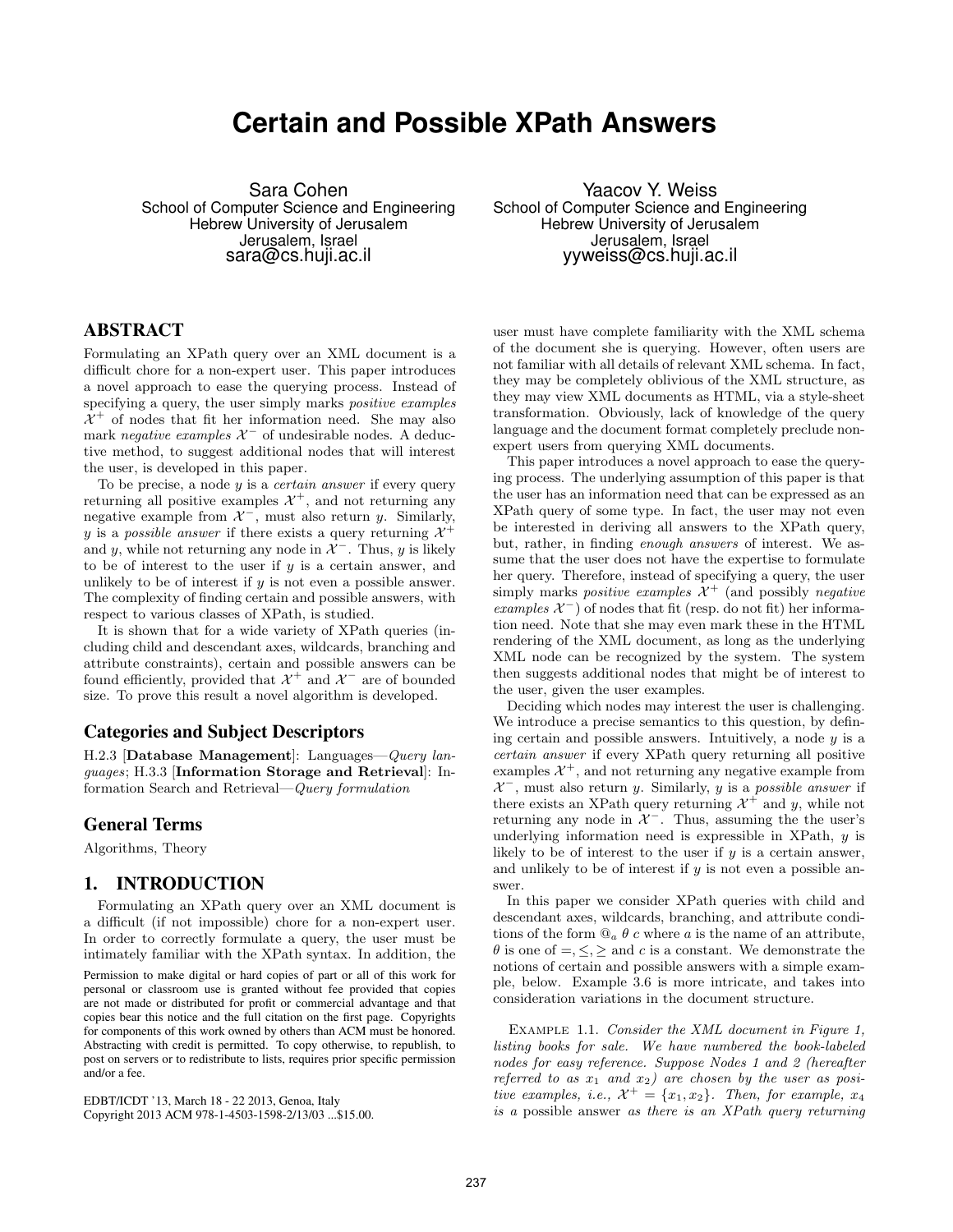

Figure 1: XML document with a simple structure, listing books for sale.

 $x_1, x_2, x_4$ . (In fact, without negative examples, every node is a possible answer, as witnessed by the XPath query returning all nodes in the document.) Node  $x_3$  is a certain answer as every query returning  $x_1$  and  $x_2$  will also return  $x_3$ . To see this observe that the most precise XPath query returning  $x_1$  and  $x_2$  will return books with author "Dr. Seuss" and price between 3.95 and 8.95, and  $x_3$  satisfies both these properties.

Suppose now that  $x_5$  is chosen by the user as a negative example, i.e.,  $\mathcal{X}^- = \{x_5\}$ . It is not difficult to see that  $x_4$  is no longer a possible answer, as any XPath query returning  $x_1$  and  $x_2$ , cannot differentiate between  $x_4$  and  $x_5$ .<sup>1</sup>

Determining certain and possible answers is a nontrivial problem, and this is especially true for documents with less regular structures. In this paper we study the complexity of these problems. Our main contributions are:

- We develop a novel method to ease the querying process via the notions of certain and possible answers. We emphasize that this method is suitable for non-expert users who cannot formulate XPath queries, and who are interested in viewing sufficiently many (but not necessarily all) results for their information needs.
- The problems of determining certain and possible answers are abstracted to the more general *query exis*tence problem: given  $\mathcal{X}^+$  and  $\mathcal{X}^-$ , determine whether there exists a query that returns all of  $\mathcal{X}^+$  and none of  $\mathcal{X}^-$ .
- We introduce *query automata* as a compact summary of queries returning the positive examples  $\mathcal{X}^+$ .
- We characterize query existence by an intricate setbased algorithm, which allow us to determine whether there exists a query in the language of an automata that does not return any of  $\mathcal{X}^-$ .
- Finally, by proving a bound on the size of the sets that our algorithm produces, we show that determining certain answers, possible answers and query existence are all in polynomial time in the size of the document, provided that  $\mathcal{X}^+$  and  $\mathcal{X}^-$  are of bounded size. This bound on  $\mathcal{X}^+$  and  $\mathcal{X}^-$  is natural, as these sets are hand-picked by the user. Our results hold for a wide variety of XPath queries, including child and

descendant axes, wildcards, branching and attribute constraints.

This paper is structured as follows. Section 2 discusses related work. Section 3 introduces necessary definitions, including the formal definitions of the problems of interest. Sections 4–6 present our polynomial algorithm for XPath queries with child and descendant axes, as well as wildcards. Extensions that allow for attributes and branching are presented in Section 7. Finally, in Section 8, we conclude.

#### 2. RELATED WORK

The notions of certain and possible answers have been studied extensively in the context of data exchange, e.g. [5, 12], and are applied when the queried database is not known precisely. In this paper, we take a completely different approach. In particular, we assume that the database is known, but the user query is only partially known (via the information conveyed by  $\mathcal{X}^+$  and  $\mathcal{X}^-$ ). To the best of our knowledge certain and possible answers have not been studied before in this context.

While this paper is the first to consider the problems of determining certain and possible answers for unknown queries, there are three related areas of past work. First, there is a wealth of articles which aim at simplifying the querying process for the non-expert user. Second, there are several works that aim at explaining the presence (or absence) of query results. Third, the problem of learning XPath queries (or tree patterns) from user examples has been studied in the past. We discuss each of these areas below.

*XML Querying for the Non-Expert User.* There seems to be a consensus that querying XML by a non-expert user is difficult. Hence, there are many papers that aim at simplifying this task. Most work on this topic take one of the two following approaches: use of keywords or flexible interpretations of queries.

There has been considerable research on XML keyword search, e.g., [14,16,18], suggesting that users formulate their queries over XML as keyword searches. The burden is then upon the system to return results that will be of interest to the user. Different semantics and ranking methods have been developed. While keyword searches are extremely simple for formulation, they are generally not very expressive. Thus, for example, users cannot use inequalities to constrain the results, nor can they explicitly state the relationships between various keywords.

A complementary approach is to allow users to formulate queries as trees, and then flexibly interpret these query trees, to return answers that are somewhat similar to the user's query, e.g., [7,22,24]. This results in a more expressive

<sup>1</sup>We consider a fragment of XPath that does not allow attribute conditions involving disjunction or  $\neq$ . If these were allowed, then  $x_4$  would remain a possible answer. However, such an XPath class would often yield useless results in the context of our paper, as we can use these constructs to list all allowed or forbidden values.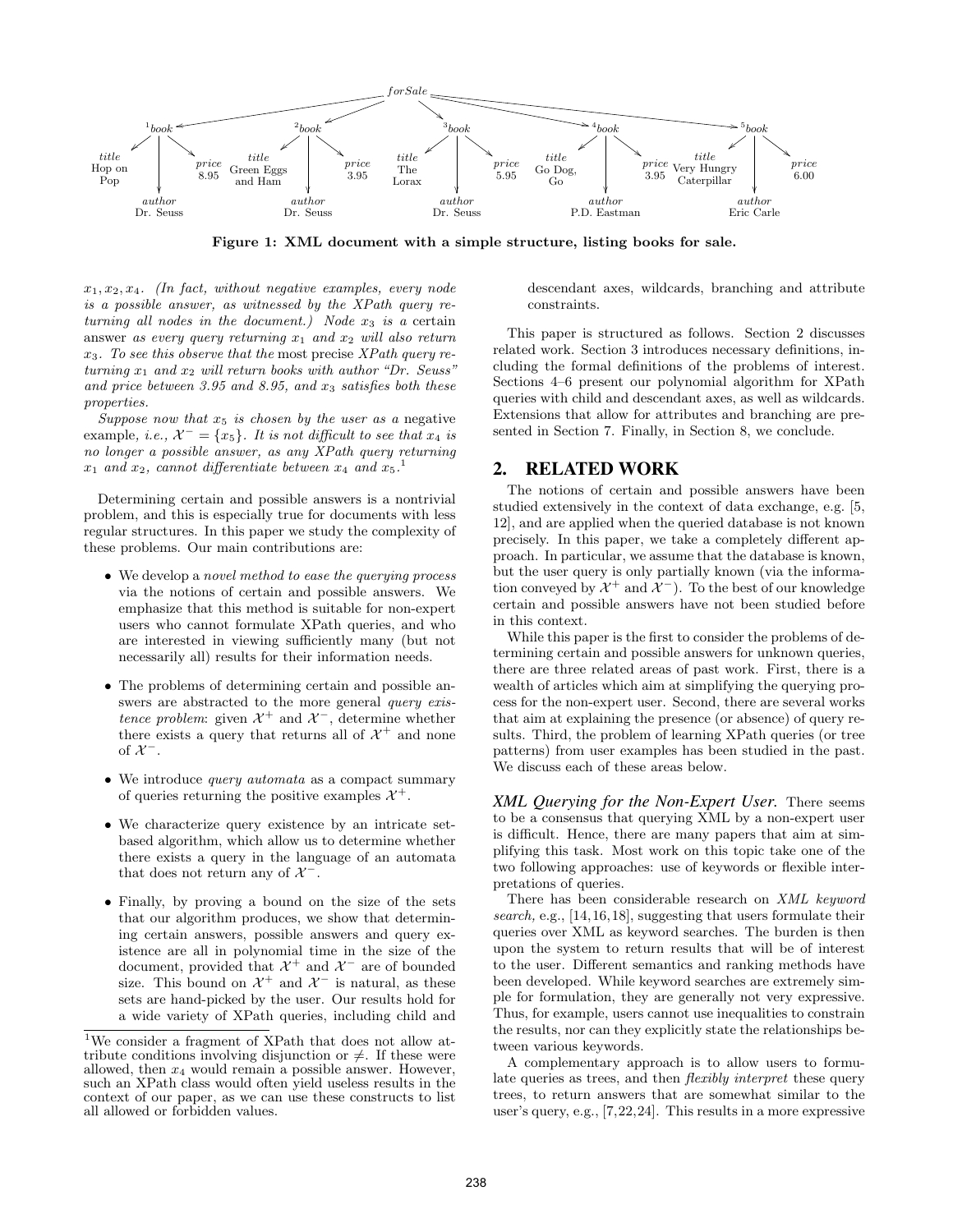query language, which is both advantageous (since it allows the user to more precisely express her information need), as well as disadvantageous (as it makes querying again less intuitive).

The approach suggested in this paper is complementary to both of the above. We do not require the user to formulate her information need as a query at all, but, instead, she marks positive and negative examples from the document, and then the system automatically finds additional nodes of interest.

*Explaining Query Results.* Recently, there has been considerable interest in explaining query results to a user, i.e., in justifying why certain tuples do, or do not, appear in a query result. Most of this work, e.g., [10,15,17,20], assumes that the query is given. Answers take the form of provenance of tuples, or explanations as to which query clause caused tuples to be eliminated. This is very different from our framework in which only the answers are given, and not the queries.

Somewhat more related are [11, 25, 26]. In [26], the focus is on generating a query that almost returns a given output (with a precise definition for "almost"). In [25] missing tuples in a query result are explained by generating a query that returns the query result, as well as the missing tuples. Finally, in [11] the problem of synthesizing view definitions from data is studied. There are many differences between these works and ours. One obvious difference is that these works consider relational databases and conjunctive queries, and the results are not immediately applicable to other settings. However, perhaps the most significant difference is that these papers focus on deriving queries, while we focus on determining whether nodes are potentially interesting answers for the user. This is a crucial difference, as our notions of certain and possible answers take into consideration a huge (actually infinite) number of different queries, at the same time. To be precise, finding all queries that return  $\mathcal{X}^+$ , while not returning  $\mathcal{X}^-$  is intractable, due to the potentially mammoth number of such queries; whereas we show that determining certain and possible answers can be solved in polynomial time.

*Learning XPath and Tree Patterns.* There is a wealth of work on using machine learning techniques to learn XPath queries or tree patterns from positive and negative examples. Most often, these works are in the context of wrapper induction. Below we discuss some of the more theoretical related work on learning queries.

In [23], an algorithm for learning XPath queries from examples was presented. The algorithm was shown to be polynomial for certain types of XPath queries (e.g., the queries must be anchored), when only positive examples are given. The presence of negative examples rendered their learning problem to be NP-complete. The goal of [23] is rather different from that of this paper (and thus, the techniques employed are also different). In particular, one of the main results of [23] states that for every XPath query there exists a characteristic set (i.e., a set of XML fragments with marked positive examples) for which the query can be learned, using their algorithm, in polynomial time. Our goal is different, as we do not expect to learn the user's query (which might require many examples), but rather to find additional answers that are consistent with the input provided by the user.

Slightly more related are the works of  $[1, 2, 4, 6, 8, 9, 19,$ 21]. The goal of these papers is to learn a query (e.g., in the classes XPath, tree automata, tree patterns,  $(k, l)$ contextual tree languages), usually using equivalence or membership questions. Intuitively, equivalence questions provide the user with a query (or examples of results of a query) and ask the user whether the computer-provided query is equivalent to that of the user. Membership questions provide the user with an example, and ask the user whether this example should be marked positively. Equivalence questions are considered more natural for a user, as membership questions often provide the user with a document that is completely different from the document of current interest, and ask questions about this different document. Many negative results have been shown, most notably, that tree automata cannot be learned in polynomial time with equivalence questions [4], as well as a similar negative result for learning even simple fragments of XPath [8, 9]. Several of these works [19, 21] have been experimentally tested against wrapper induction benchmarks, and have been shown to work extremely well.

The results of  $[1, 2, 4, 6, 8, 9]$  are, once again, completely different from (and complementary to) those of ours. Most significantly, we do not ask the user questions of any type, nor do we attempt to precisely learn the user's query of interest. Instead, we generalize the user's examples by developing an algorithm that determines whether a node in the document is returned by the intersection (resp. union) of all XPath queries that are consistent with the user examples, in order to provide the user with additional certain (resp. possible) answers of interest. Note that we neither arbitrarily choose some consistent XPath query to return to the user, $\lambda^2$  nor do we burden the user with questions. When the precise user's query is required for some purpose, our approach is not sufficient (and instead, those of [8, 9] can be used). However, in many contexts, the user is simply interested in seeing enough nodes of interest (e.g., for imprecise querying of XML). In these cases, we expect our approach to be very useful. The negative results on learnability from the above papers strengthen the motivation for our approach, as precisely learning the user's query will often not be possible in polynomial time, even when the user is willing to answer questions. Thus,  $[1, 2, 4, 6, 8, 9]$  do not provide solutions for ad-hoc querying, which is the goal of this paper.

## 3. DEFINITIONS

XML Documents. Let  $\mathcal{N}_e$  and  $\mathcal{N}_a$  be fixed infinite sets of element and attribute names. Let  $\mathcal{D}_{<}$  be a fixed infinite and totally ordered *domain of values* and  $D$  be a fixed infinite (non-ordered) domain of values. We model XML documents as unranked trees, where each node has a label taken from  $\mathcal{N}_e$ . In addition, a node can have any number of attributes, with names from  $\mathcal{N}_a$  and values in  $\mathcal{D}_{<} \cup \mathcal{D}$ . We formally define documents below.

DEFINITION 3.1 (DOCUMENT). A document is a tuple  $d = (\mathcal{V}, \mathcal{E}, r, lab, \mathcal{Q})$  where

•  $(\mathcal{V}, \mathcal{E}, r)$  is an unranked tree with nodes  $\mathcal{V}$ , edges  $\mathcal{E}$  and root  $r \in \mathcal{V}$ :

<sup>2</sup>Our algorithm is capable of returning such an arbitrary XPath query if desired.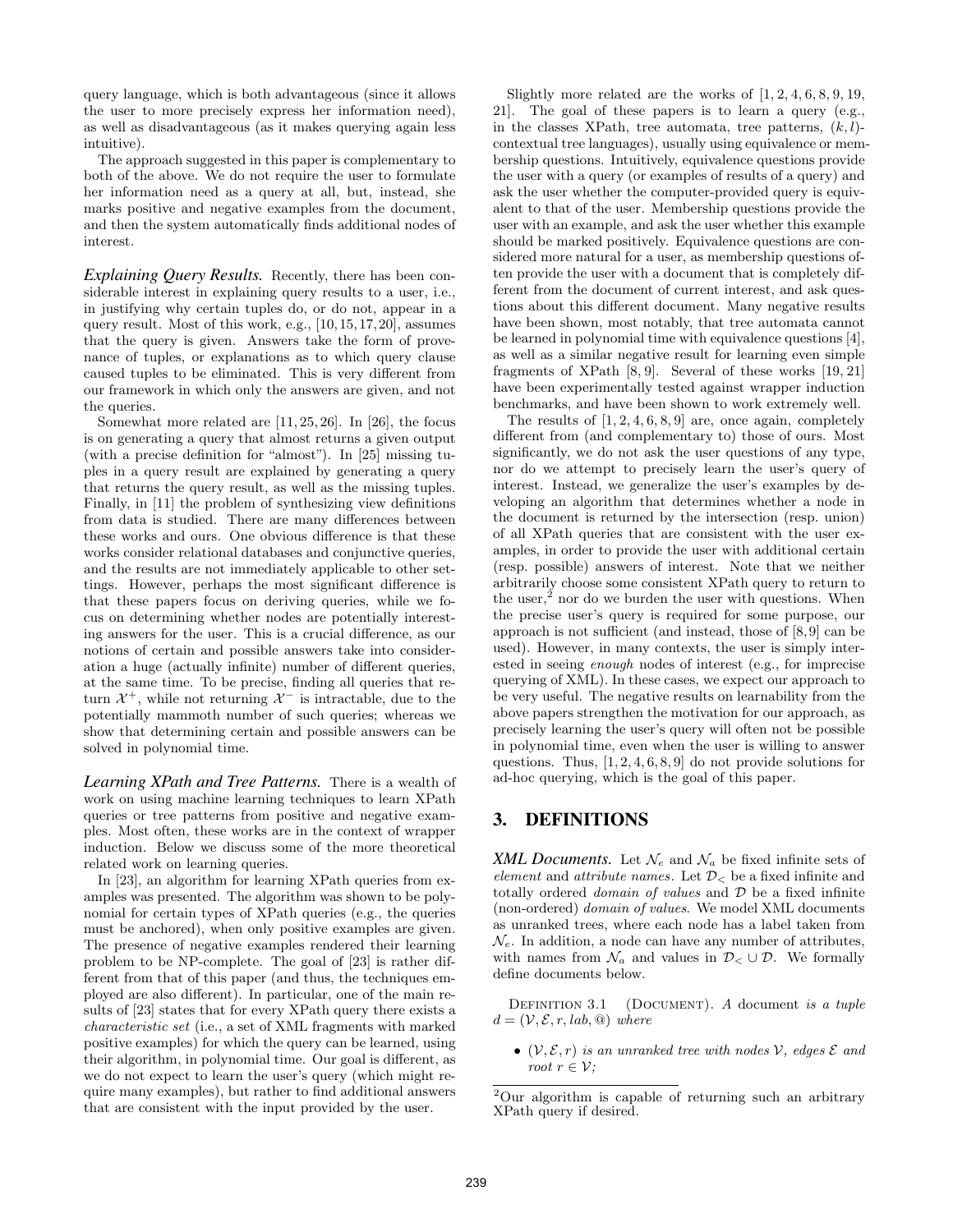

Figure 2: XML document d.

- lab is a function from V to  $\mathcal{N}_e$ , which associates each node with a label;
- for each  $a \in \mathcal{N}_a$ ,  $\mathbb{Q}_a$  is a partial function from V to D or from V to  $\mathcal{D}_{\leq}$ , which associates nodes with attributes and values.

REMARK 1. To simplify the presentation, our nodes do not have data associated directly with them, rather only via attributes. To model nodes with data (e.g., as in Figure 1), we simply assume some attribute  $\mathbb{Q}_{val}$  for each node, with which the data of the node is associated.

A small document d appears in Figure 2. We will use d as a running example throughout the paper. The nodes are numbered for easy reference; we will refer to these nodes as  $x_1, \ldots, x_{15}$ . (The circles and box can be ignored for the time being.) Note that nodes  $x_2, x_3, x_7$  have associated attributes.

*Query Syntax.* We consider XPath queries with child and descendant axes, wildcards, branching and attribute constraints, as defined next.

DEFINITION 3.2 (QUERY). A query is an expression  $q$ of the form

$$
q \ ::= \ \downarrow l \ \ | \ \uparrow \downarrow l \ \ | \ \ q/q \ \ | \ q[q] \ \ | \ q[\mathbb{Q}_a \ \theta \ c],
$$

where  $\downarrow$  and  $\downarrow$  represent the child and descendant axes, respectively,  $l \in \mathcal{N}_e \cup \{*\}$  is a label or wildcard,  $q/q$  is the concatenation of two queries,  $q[q]$  is used to express branching conditions and  $\mathbb{Q}_a$   $\theta$  c constrains the value of attribute  $a \in \mathcal{N}_a$ , with  $\theta \in \{\leq, \geq, =\}$  and  $c \in \mathcal{D}_< \cup \mathcal{D}$ .

Of course, we will assume that  $\theta$  is "=" if  $c \in \mathcal{D}$ , i.e., if c is part of an unordered domain. Note that for technical reasons, we will not allow queries to contain duplicate occurrences of the same branching conditions, e.g.,  $\downarrow D[\downarrow A][\downarrow B]$ is allowed, while  $\downarrow D[\downarrow A][\downarrow A]$  is not.

To make the presentation clear, we use lowercase letters from the end of the alphabet  $(z, y, \ldots)$  to denote nodes in a document. We use lowercase letters from the beginning of the alphabet  $(a, b, \ldots)$  to denote names of attributes and uppercase letters from the beginning of the alphabet to denote element names  $(A, B, \ldots)$ .

*Query Semantics.* We formally define the semantics of our queries, by induction on the structure of a query.

DEFINITION 3.3 (RESULTS). Let  $d$  be a document, x and y be nodes in d, and q be a query. We say that q returns y from x, written  $d \models q(x, y)$ , if

- $q = \mathcal{I} \cup \mathcal{I}$ : y is a child of x and either  $l = *$  or  $lab(y) =$ l;
- $q = \mathcal{A} \cup \mathcal{C}$ : y is a descendant of x and either  $l = *$  or  $lab(y) = l;$
- $q = q_1/q_2$ ": there is a node z such that  $d \models q_1(x, z)$ and  $d \models q_2(z, y)$ ;
- $q = q_1[q_2]$ ":  $d \models q_1(x, y)$  and there is some z such that  $d \models q_2(y, z)$
- $q = 'q_1[\mathcal{Q}_a \theta c]$ ":  $d \models q_1(x, y)$  and  $\mathcal{Q}_a$  is defined on y with a value  $c_a$  such that  $c_a \theta$  c.

Finally, we define the result of  $q$  on  $d$  as

$$
q(d) = \{x \mid d \models q(r,x)\},
$$

where  $r$  is the root node of  $d$ .

Example 3.4. To demonstrate our query semantics, we present several queries with their results over d (Figure 2):

$$
\downarrow * / \downarrow * (d) = \{x_4, x_5, x_8, x_{11}, x_{13}, x_{15}\}\n\downarrow A[\mathbb{Q}_a \leq 3] / \downarrow C(d) = \{x_4\}\n\downarrow * [\downarrow B] [\downarrow C/\downarrow B] / \downarrow E(d) = \{x_{13}\}.
$$

*Classes of Queries.* We will be interested in various classes of XPath queries. To specify a particular class, we will use the format  $\mathcal{C}(F)$  where F is a subset of features among  $\{\ast,\downarrow,\Downarrow,\left[\right],\textcircled{a}\}.$  Thus, F lists the features that queries in the class may contain; ∗, ⇓ and ↓, indicate the allowed presence of  $*, \Downarrow$  and  $\downarrow$ , respectively, in the query; [ ] allows the use of the query form  $q[q]$  and  $@$  allows the use of the query form  $q[\mathbb{Q}_a \theta c]$ . We abstractly denote a class of queries as C, when the particular set of features is not of importance.

*Problems of Interest.* Given a set of nodes, from an XML document, chosen by the user, we wish to determine which additional nodes are certainly of interest, and which are possibly of interest, to the user. These two sets are formally defined next.

We fix a class of queries  $\mathcal{C}$ , a document d and subsets  $\mathcal{X}^+$ and  $\mathcal{X}^-$  of nodes in d, called *positive* and *negative* examples, respectively. We use  $\mathcal{Q}_{\mathcal{C}}(\mathcal{X}^+, \mathcal{X}^-)$  to denote the set of queries

$$
\{q \in \mathcal{C} \mid \mathcal{X}^+ \subseteq q(d) \land \mathcal{X}^- \cap q(d) = \emptyset\}.
$$

Thus,  $\mathcal{Q}_{\mathcal{C}}(\mathcal{X}^+, \mathcal{X}^-)$  contains the queries in  $\mathcal{C}$  that return all positive examples, and no negative examples. These queries are said to be *consistent* with  $\mathcal{X}^+$  and  $\mathcal{X}^-$ .

DEFINITION 3.5 (CERTAIN AND POSSIBLE ANSWERS). The set of certain and possible answers with respect to C,  $\mathcal{X}^+$ and  $\mathcal{X}^-$ , are defined as follows

$$
Cert_{\mathcal{C}}(\mathcal{X}^+, \mathcal{X}^-) := \bigcap_{q \in \mathcal{Q}_{\mathcal{C}}(\mathcal{X}^+, \mathcal{X}^-)} q(d)
$$

$$
Poss_{\mathcal{C}}(\mathcal{X}^+, \mathcal{X}^-) := \bigcup_{q \in \mathcal{Q}_{\mathcal{C}}(\mathcal{X}^+, \mathcal{X}^-)} q(d)
$$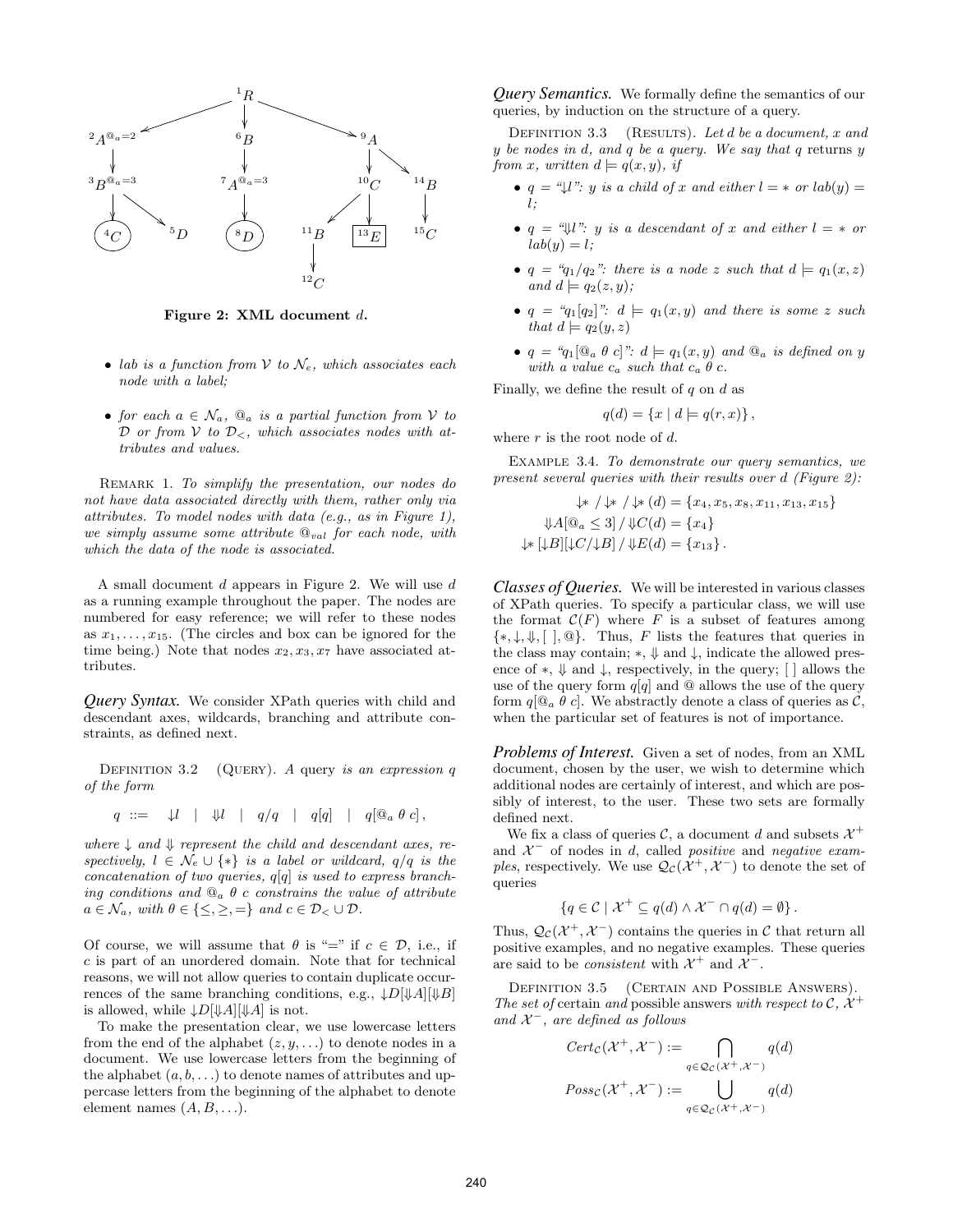Intuitively, y is a certain answer if every query that is consistent with  $\mathcal{X}^+$  and  $\mathcal{X}^-$ , also returns y. Similarly, y is a possible answer if there exists a query that is consistent with  $\mathcal{X}^+$  and  $\mathcal{X}^-$ , and that also returns y.

REMARK 2. The sets of certain and possible answers are dependent on the class of queries  $C$ , e.g., it is possible for y to be a certain answer with respect to a class  $C_1$ , while not being a certain answer with respect to  $C_2$ . The subclasses of XPath considered in this paper were chosen for two reasons. First, they capture the most common XPath features. Second, they are restricted enough to allow interesting generalizations, which might not be possible if the language was richer. To see why, consider allowing disjunctions of XPath expressions. Then, intuitively,  $\mathcal{Q}_{\mathcal{C}}(\mathcal{X}^+, \mathcal{X}^-)$  would contain the query that is the disjunction of all precise expressions describing the nodes in  $\mathcal{X}^+$ , and thus,  $Cert_{\mathcal{C}}(\mathcal{X}^+, \mathcal{X}^-)$  would not generalize  $\mathcal{X}^+$  in an interesting manner.

REMARK 3. All the definitions and results in this paper assume that there is a single document d, containing positive and negative examples. The restriction to a single document is only to simplify the presentation. However, all results immediately apply even if the examples are taken from multiple documents.

REMARK 4. As  $\mathcal{X}^+$  and  $\mathcal{X}^-$  are hand-picked by the user, we will always assume that they are of bounded size, i.e.,  $\mathcal{X}^+$  and  $\mathcal{X}^-$  have a constant number of nodes, even though d is unbounded. Since our goal is to enable adhoc imprecise querying, we do not see it likely for the user to choose an exorbitant number of examples.

We demonstrate these notions with the following example.

Example 3.6. Consider document d from Figure 2. Suppose that  $\mathcal{X}^+$  contains the circled nodes, i.e.,  $\mathcal{X}^+ = \{x_4, x_8\}.$ To make the discussion more intuitive, we consider the class of XPath queries  $\mathcal{C}(\downarrow, \Downarrow, *)$  (i.e., without branching and attribute conditions). Observe first that  $x_{15}$  is a certain answer. This is immediate as no query in  $\mathcal{C}(\downarrow, \Downarrow, *)$  can distinguish between  $x_4$  and  $x_{15}$ .

Next, we show that  $x_5$  is also certain answer. To see this, observe that every query returning  $x_4, x_8$  must be either one of the following three queries, or must contain one of these queries: (1)  $\mathcal{A}/\mathcal{A}$ , (2)  $\mathcal{A}/\mathcal{A}$ , (3)  $\mathcal{A}/\mathcal{A}$  / $\mathcal{A}/\mathcal{A}$ . All three of these queries also return  $x_5$ .

Node  $x_{12}$  is a possible answer, as, e.g., the query  $\mathcal{V}A/\mathcal{V}*$ returns  $\mathcal{X}^+ \{x_4, x_8\}$  and  $x_{12}$ . However,  $x_{12}$  is not a certain answer, as  $\downarrow \ast / \downarrow \ast / \downarrow$  returns  $\mathcal{X}^+$ , but not  $x_{12}$ .

Suppose now that the user has marked the boxed node  $x_{13}$ as a negative example, i.e.,  $\mathcal{X}^- = \{x_{13}\}.$  It is easy to see that  $x_{12}$  is now a certain answer; every query returning  $\{x_4, x_8\}$ , and not returning  $x_{13}$ , also returns  $x_{12}$ .

Thus, small efforts on the part of the user, to mark nodes as positive or negative examples, can immediately allow many deductions on the part of the system as to which additional nodes can interest the user.

One way to determine if a node  $y$  is a certain answer, is to generate  $\mathcal{Q}_{\mathcal{C}}(\mathcal{X}^+, \mathcal{X}^-)$ , and then check if y is also returned by all these queries. Obviously, this is highly inefficient as there can be an exponential number of queries that return  $\mathcal{X}^+$ . (For example, if q returns at least  $\mathcal{X}^+$ , then replacing any label in  $q$  with a wildcard will also yield a query returning



Figure 3: Document  $d'$  with an exponential number of minimal queries returning the positive examples.

at least  $\mathcal{X}^+$ .) If constraints on attributes are allowed, then there can be an infinite number of queries that return  $\mathcal{X}^+$ .

An alternative approach is to find all minimal queries returning  $\mathcal{X}^+$  and not  $\mathcal{X}^-$ , and only check whether y is returned by these. This is the approach we took in our explanations in Example 3.6. To formalize this notion, we say that q is minimal with respect to  $\mathcal{X}^+$  if  $\mathcal{X}^+ \subseteq q(d)$  and there is no q' such that  $\mathcal{X}^+ \subseteq q'(d)$  and  $q' \subset q$  (i.e., q' is contained in  $q$  for all documents). Unfortunately, as the following example demonstrates, even if there are only two positive examples and no negative examples at all, there can still be an exponential number of minimal queries returning  $\mathcal{X}^+$ , and hence this strategy is also not feasible.

EXAMPLE 3.7. Consider the document  $d'$  in Figure 3. The notation in the figure indicates that there are n repetitions of the paths in the boxes, i.e., each of the two paths to D are of length  $3n+2$ . It is easy to see that for  $\mathcal{X}^+$  containing precisely the two circled nodes, there are an exponential number of minimal queries. In particular, every XPath query  $q_1/\mathcal{W}C/\cdots/q_n/\mathcal{W}C/\mathcal{W}D$  where  $q_i \in {\mathcal{W}A, \mathcal{W}B}$  for  $i \leq n$ , is minimal.

Example 3.7 demonstrates the need for a novel approach to determining certain and possible answers. Our first step in solving these problems is to observe that both the problem of determining possible answers and the problem of determining certain answers, can be reduced to a single general existence problem, defined next.

PROBLEM 1 (QUERY EXISTENCE). Let  $\mathcal{X}^+$  and  $\mathcal{X}^-$  be sets of nodes in a document  $d$ , and let  $C$  be a class of queries. The query existence problem is to determine whether the set  $\mathcal{Q}_{\mathcal{C}}(\mathcal{X}^+, \mathcal{X}^-)$  is not empty.

We now show the relationship between this problem and those of finding possible and certain answers.

PROPOSITION 3.8. Let d be a document,  $\mathcal{X}^+$  and  $\mathcal{X}^-$  be sets of nodes,  $y$  be a node and  $C$  be a class of queries. Then,

1. 
$$
y \in \text{Cert}_\mathcal{C}(\mathcal{X}^+, \mathcal{X}^-) \iff \mathcal{Q}_\mathcal{C}(\mathcal{X}^+, \mathcal{X}^- \cup \{y\}) = \emptyset;
$$
  
\n2.  $y \in \text{Poss}_\mathcal{C}(\mathcal{X}^+, \mathcal{X}^-) \iff \mathcal{Q}_\mathcal{C}(\mathcal{X}^+ \cup \{y\}, \mathcal{X}^-) \neq \emptyset.$ 

We conclude that an efficient solution to the query existence problem provides us with a efficient algorithm for determining both certain and possible answers. Such a solution is the focus of this paper.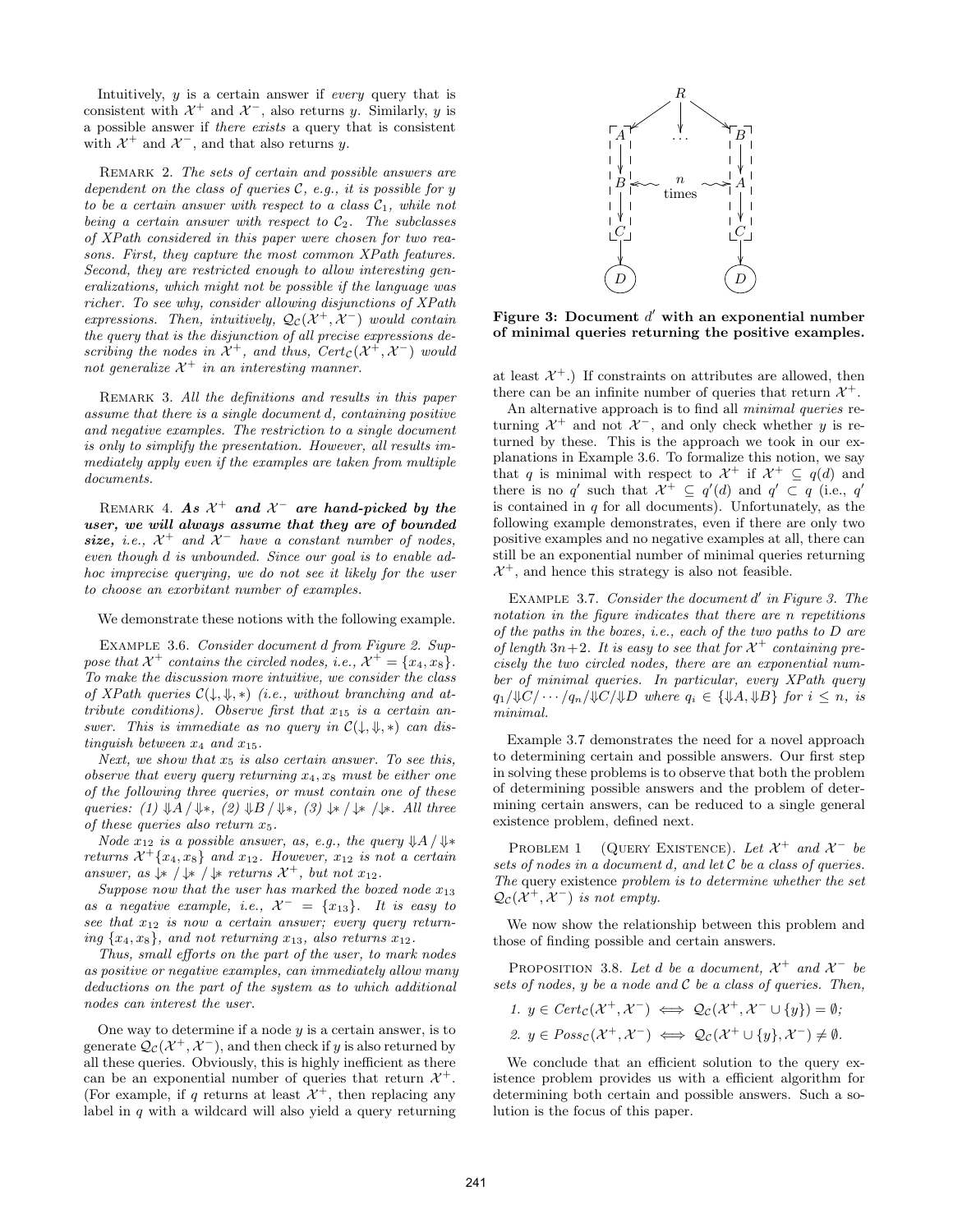

Figure 4: Query automaton  $\mathcal{A}(\mathcal{C}_{path}, \{x_4, x_8\})$ .

## 4. QUERY AUTOMATA FOR  $x^+$

Solving the query existence problem, i.e., determining if  $\mathcal{Q}_{\mathcal{C}}(\mathcal{X}^+,\mathcal{X}^-)\neq\emptyset$ , requires taking both  $\mathcal{X}^+$  and  $\mathcal{X}^-$  into consideration. In our algorithm,  $\mathcal{X}^+$  is used to form a *query* automaton, and special types of verification mappings, from the query automaton to  $\mathcal{X}^-$ , are used to characterize query existence. This section focuses on the construction of the query automaton, while verification mappings are introduced in Section 5.

In this section, we fix a document  $d = (\mathcal{V}, \mathcal{E}, r, lab, \mathcal{Q})$  and a bounded set  $\mathcal{X}^+$ . In order to solve the query existence problem, we introduce the notion of a query automaton. This structure will be used to concisely represent all queries in C that return  $\mathcal{X}^+$ , i.e., the set of queries  $\mathcal{Q}_{\mathcal{C}}(\mathcal{X}^+,\emptyset)$ . The construction of this automaton depends on the specific class C. We start by considering the class  $\mathcal{C}(*, \Downarrow, \downarrow)$ , denoted  $\mathcal{C}_{path}$ . Later, (in Section 7) we will consider larger (and smaller) classes of queries and show how to adapt our automata and algorithm for these classes.

REMARK 5. When considering the class  $\mathcal{C}_{path}$ , the problem at hand bears some similarity to that of inferring common patterns from strings, e.g. [3, 13]. However, previous work has focused on finding a single minimal common pattern (with respect to different notions of minimality), and not on determining whether another string is satisfied by all (or some) common pattern. In addition, our assumption of a bound on  $\mathcal{X}^+$  and  $\mathcal{X}^-$  provides us with new cases that are efficiently inferable, requiring the development of new techniques.

For each  $x \in \mathcal{X}^+$ , we use  $\mathcal{V}_x$  to denote the set of nodes on the path from root of d to x. Intuitively,  $\mathcal{V}_x$  is the set of nodes of interest for  $x$  in  $d$ . It contains all nodes that a query in  $\mathcal{C}_{path}$  can "examine" while returning  $y$ .<sup>3</sup>

We show how to construct a query automaton for a set of nodes  $\mathcal{X}^+$  and the class  $\mathcal{C}_{path}$ . Let x be a node in  $\mathcal{X}^+$ . In the following, we use  $\mathcal{N}_{e,x}$  to denote the set containing the wildcard, as well as all labels associated with a node in  $\mathcal{V}_x$ .

CONSTRUCTION 1. The query automaton  $A(C_{path}, x) =$  $(S, \Sigma, \delta, s_0, s_f)$  is defined as follows:

\n- 1. 
$$
\mathcal{S} = \mathcal{V}_x
$$
;
\n- 2.  $\Sigma = \{\mathcal{V} \mid l \in \mathcal{N}_{e,x}\} \cup \{\mathcal{V} \mid l \in \mathcal{N}_{e,x}\}$ ;
\n- 3.  $\delta(z, q)$  is the set of nodes  $z'$  such that  $d \models q(z, z')$ ;
\n



Figure 5: Normalization  $\mathcal{A}^n$  of  $\mathcal A$  from Figure 4.

4. 
$$
s_0 = r
$$
, *i.e.*, the root of d;

5.  $s_f = x;$ 

The query automaton  $\mathcal{A}(\mathcal{C}_{path}, \mathcal{X}^+)$  is simply the product of the automata  $\mathcal{A}(\mathcal{C}_{path}, x)$ , for all x in  $\mathcal{X}^+$ .

If s is a state in  $\mathcal{A}(\mathcal{C}_{path}, \mathcal{X}^+)$ , then observe that  $\delta(s, \downarrow l)$ must always either be empty, or contain a singleton. This holds since a state s is a tuple of nodes  $(z_1, \ldots, z_k)$  from d and each node  $z_i$  can have a single child among  $V_{x_i}$ , i.e., among the nodes on the path to  $x_i$ .

The *language* of A, written  $L(A)$ , is the set of all queries accepted by  $A$ , where q is accepted by  $A$  if there are queries  $q_1, \ldots, q_n$  and states  $s_1, \ldots, s_n$ , with  $s_n = s_f$ , such that

- $q = q_1 / \cdots / q_n;$
- for all  $1 \leq i \leq n$ , it holds that  $s_i \in \delta(s_{i-1}, q_i)$ .

Example 4.1. Recall the document d from Figure 2. Let  $\mathcal{X}^+ = \{x_4, x_8\}$ . The query automata  $\mathcal{A}$  for  $\mathcal{X}^+$  and  $\mathcal{C}_{path}$ appears in Figure 4. We have only drawn states s that are between  $s_0$  and  $s_f$ , *i.e.*, *s* is reachable from the starting state  $s_0$ , and  $s_f$  is reachable from s.

Observe that the starting state  $(x_1, x_1)$  contains only the root node and the final state  $(x_4, x_8)$  corresponds precisely to  $\mathcal{X}^+$ . There is a transition  $\mathcal{\downarrow}A$  (as well as  $\mathcal{\downarrow}*\right)$  from  $(x_1, x_1)$ to  $(x_2, x_7)$  since  $x_2$  and  $x_7$  are both descendants of  $x_1$ , and they have the same label A. Similarly, there is a transition  $\downarrow$ \* from  $(x_3, x_7)$  to  $(x_4, x_8)$  as (1)  $x_4$  is a child of  $x_3$  and (2)  $x_8$  is a child of  $x_7$ .

It is not difficult to see that A accepts precisely the language of queries returning  $\{x_4, x_8\}$  over d. This language includes the three queries (1)  $\mathcal{A}/\mathcal{A}/\mathcal{A}$ , (2)  $\mathcal{A}/\mathcal{A}/\mathcal{A}$ , and (3) ↓∗ / ↓∗ / ↓∗ discussed in Example 3.6, as well as additional queries, such as  $\Downarrow\ast$ , and  $\Downarrow\ast/\downarrow\ast$ .

Our automata satisfy several important properties.

THEOREM 4.2. Let  $\mathcal{X}^+$  be a set of nodes and A be the automaton  $\mathcal{A}(\mathcal{C}_{path}, \mathcal{X}^+)$ . Then,

- 1. A is acyclic;
- 2. A is polynomial in the size of d if  $\mathcal{X}^+$  is of constant size;
- 3. the language of A is precisely the set of queries in  $\mathcal{C}_{path}$ returning  $\mathcal{X}^+$ , i.e.,  $L(\mathcal{A}) = \mathcal{Q}_{c_{path}}(\mathcal{X}^+, \emptyset).$

According to Theorem 4.2, to solve the query existence problem, it is sufficient to find a query q in  $L(A(C_{path}, \mathcal{X}^+))$ for which  $\mathcal{X}^- \cap q(d) = \emptyset$ . For purposes of efficiency, we prefer

<sup>&</sup>lt;sup>3</sup>The notion of "examining" a node when returning  $y$  should be self-explanatory. However, to be more precise, in Definition 3.3, deciding that  $d \models q(r, y)$  may involve subproblems of the format  $d \models q_1(z, w)$ . Nodes z, w are thus, examined, when determining that  $y$  is returned.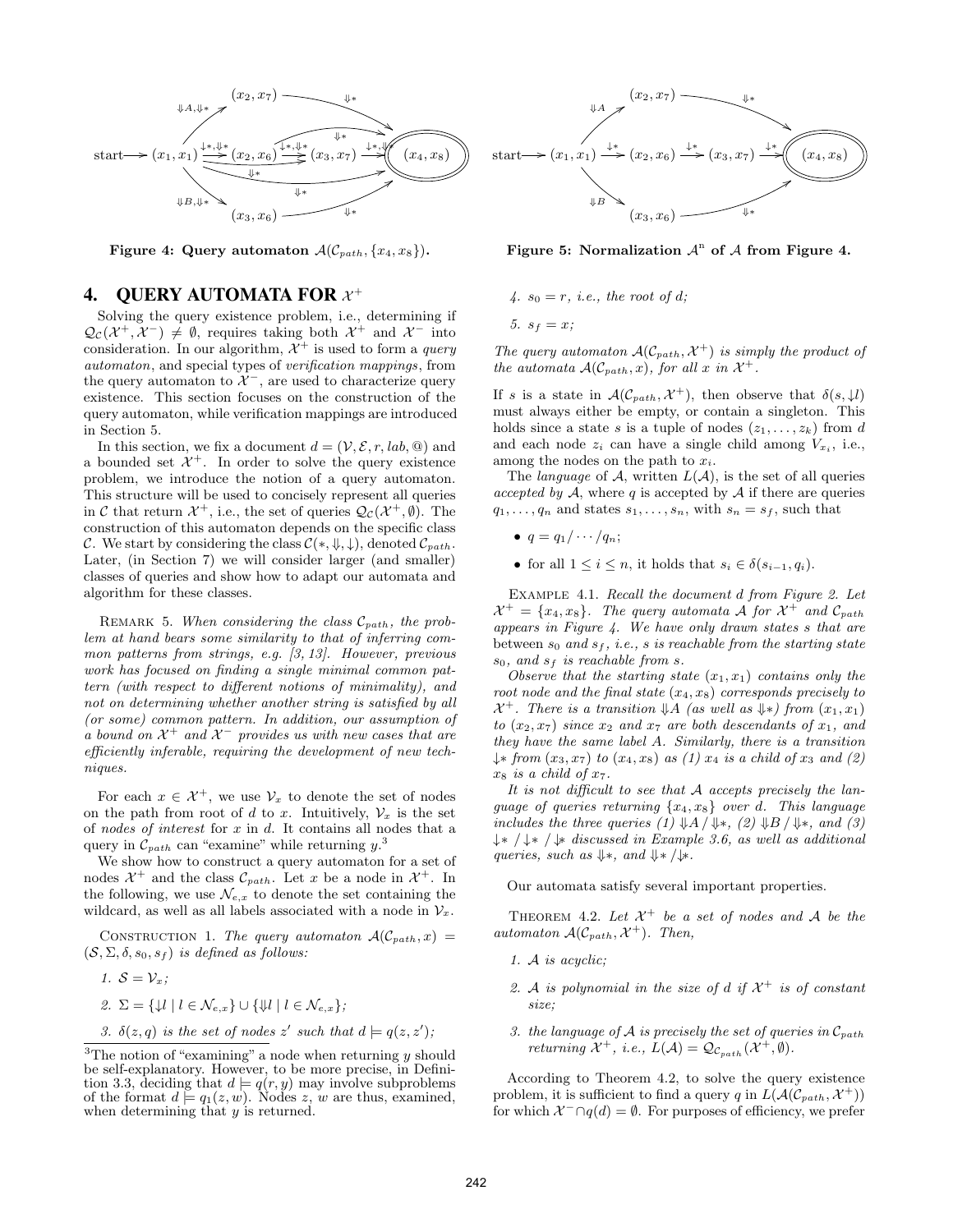to consider a normalized version of our automata. Normalized automata will have at most one transition between any pair of states, i.e., for any two states  $s_1$  and  $s_2$ , and for any  $\alpha, \alpha' \in \Sigma$ , if  $s_2 \in \delta(s_1, \alpha)$  and  $s_2 \in \delta(s_1, \alpha')$ , then  $\alpha = \alpha'$ . Note that this property will not naturally occur in our automata, since, e.g., if  $s_2 \in \delta(s_1, \downarrow a)$ , then  $s_2 \in \delta(s_1, \downarrow *)$ ,  $s_2 \in \delta(s_1, \mathcal{Y}_a), s_2 \in \delta(s_1, \mathcal{Y}_a)$ , by our construction.

Let  $A$  be an automaton, defined as above. The *normal*ization of  $A$ , denoted  $A<sup>n</sup>$  is derived from  $A$  by the following two steps:

- Removing Unneeded Wildcards. For each pair of states  $s_1, s_2$  in A, if there is some  $l \neq *$  such that  $s_2 \in \delta(s_1, \downarrow l)$ , then remove  $s_2$  from  $\delta(s_1, \downarrow*)$ . Similarly, if there is some  $l \neq *$  such that  $s_2 \in \delta(s_1, \mathcal{Y}_l)$ , then remove  $s_2$  from  $\delta(s_1, \downarrow \ast)$ .
- Removing Unneeded Descendants. For each pair of states  $s_1, s_2$  in A, if there is some l such that  $s_2 \in$  $\delta(s_1, \mathcal{Y})$ , then remove  $s_2$  from  $\delta(s_1, \mathcal{Y})$ .

Similarly, for each pair of states  $s_1, s_2$  in A, if there is a path of transitions of length greater than one from  $s_1$  to  $s_2$ , then remove  $s_2$  from  $\delta(s_1, \mathcal{Y}_i)$ .

It is not difficult to see that this process is unambiguous, and is independent of the order of application (due to the automaton being acyclic). For example, removal of unneeded descendants is order independent, since a descendant transition from  $s_1$  to  $s_2$  is only removed if there is some other path of transitions from  $s_1$  to  $s_2$ . Hence, this descendant transition is not needed when determining which other descendant transitions to remove.

EXAMPLE 4.3. The normalized version  $\mathcal{A}^n$  of the automata A from Figure 4, appears in Figure 5. Observe that  $A$  and  $\mathcal{A}^{\text{n}}$  have the same set of states, the same starting state and the same final state. However, in  $A<sup>n</sup>$  we have removed transitions that were somewhat superfluous, as they could be derived from other transitions in the automaton.

For example, there is a single transition  $\mathcal{A}$  from  $(x_1, x_1)$ to  $(x_2, x_7)$  in  $\mathcal{A}^n$ , whereas there were two transitions  $(\Downarrow \downarrow A)$ and  $\downarrow\ast$ ) in A. Similarly only the transition  $\downarrow\ast$  from  $(x_3, x_7)$ to  $(x_4, x_8)$  was retained in  $\mathcal{A}^n$ . Finally, observe that there are pairs of states for which a transition exists in A, but there is none at all in  $A<sup>n</sup>$ . For example, there is no transition from  $(x_1, x_1)$  to  $(x_4, x_8)$  in  $\mathcal{A}^n$ ; the  $\Downarrow \ast$  transition appearing in A was removed as there are paths of length greater than one from  $(x_1, x_1)$  to  $(x_4, x_8)$  in A.

Observe that the language of  $A<sup>n</sup>$  contains precisely three queries (those discussed already in Example 3.6): (1)  $\downarrow$ A /  $\downarrow$ \*,  $(2) \Downarrow B / \Downarrow$ , and  $(3) \downarrow \varkappa / \downarrow \varkappa / \downarrow \varkappa$ .

It is easy to see that the normalization  $\mathcal{A}^n$  of  $\mathcal A$  has the following properties.

PROPOSITION 4.4. Let  $\mathcal{A}^n$  be the normalization of  $\mathcal{A}$ . Then, for all states s,

- there is at most one state  $s_1$  and one query  $\downarrow l_1$  such that  $s \in \delta(s_1, \downarrow l_1)$ ;
- if there are states  $s_1$  and  $s_2$  and queries  $\mathcal{V}_1$  and  $\mathcal{V}_2$ such that  $s \in \delta(s_1, \mathcal{Y}_1)$  and  $s \in \delta(s_2, \mathcal{Y}_2)$ , then  $l_1 = l_2$ .

Normalization removes queries from the language, but preserves all minimal queries. This is a crucial characteristic that allows us to show the following result. (In Theorem 4.5, we use  $q \subseteq q'$  to denote the fact that  $q(d) \subseteq q'(d)$ , for all documents d.)

THEOREM 4.5. Let  $\mathcal{A} = \mathcal{A}(\mathcal{C}_{path}, \mathcal{X}^+)$  be a query automata and  $A<sup>n</sup>$  be its normalization. Then,

- 1.  $L(\mathcal{A}^n) \subseteq L(\mathcal{A})$ .
- 2. For all  $q' \in L(\mathcal{A})$ , there exists a  $q \in L(\mathcal{A}^n)$  such that  $q \subseteq q'$ .
- 3.  $\mathcal{Q}_{\mathcal{C}_{path}}(\mathcal{X}^+, \mathcal{X}^-) \neq \emptyset$  if and only if there exists a query  $q \in L(\mathcal{A}^n)$  such that  $\mathcal{X}^- \cap q(d) = \emptyset$ .

## 5. VERIFICATION MAPPINGS FOR  $x^-$

The previous section defined query automata that capture the  $\mathcal{X}^+$  part of the query existence problem. This section focuses on  $\mathcal{X}^-$ , in order to provide a characterization, based on  $\mathcal{X}^-$  and the query automaton, that will allow us to answer the query existence problem. To this end, we introduce single-node and multi-node verification mappings.

We fix  $\mathcal{A}^n$  to be the normalization of  $\mathcal{A}(\mathcal{C}_{path}, \mathcal{X}^+)$ . A sequence of states  $\bar{s} = s_0, \ldots, s_n$  in  $\mathcal{A}^n$  is an accepting sequence if the following conditions hold:

- $s_n = s_f$ , i.e., is the accepting state and
- for all  $1 \leq i \leq n$ , there exists  $q_i$  in the alphabet of  $\mathcal{A}^n$ such that  $s_i \in \delta(s_{i-1}, q_i)$ .

Since  $\mathcal{A}^n$  is normalized, there will be precisely one  $q_i$  for which  $s_i \in \delta(s_{i-1}, q_i)$ . Hence, we will refer to  $q_i$  unambiguously in Definition 5.1 below. Note that there is a natural correspondence between accepting sequences and words in  $L(A^n)$ .

Let  $x \in \mathcal{X}^-$  be a node. Let  $\mathcal{V}_x$  be, as before, the set of nodes on the path from the root of d to x. Define  $\mathcal{V}_x^{\epsilon}$  as  $\mathcal{V}_x \cup \{\epsilon\}$ . We extend  $\models$  (from Definition 3.3) to deal with  $\epsilon$ by defining:

- for all d, q and y,  $d \models q(y, \epsilon);$
- for all d, q and y, if  $y \neq \epsilon$ , then  $d \not\models q(\epsilon, y)$ .

The purpose of this "dummy node"  $\epsilon$  will soon be apparent. Intuitively, it is used to mark paths that do not (or cannot) continue in the database.

DEFINITION 5.1 (SNQV-MAPPING). Let  $s_0, \ldots, s_n$  be an accepting sequence in  $\mathcal{A}^n$ . A function  $\mu: \{s_0, \ldots, s_n\} \to$  $\mathcal{V}_x^{\epsilon}$  is a single-node query-verification mapping (or snqvmapping for short) for  $s_0, \ldots, s_n$  and x if all the following conditions hold:

- 1.  $\mu(s_0) = r$  (where r is the root of d);
- 2.  $\mu(s_n) = x$  or  $\mu(s_n) = \epsilon$ ;
- 3. for all i, it holds that  $d \models q_i(\mu(s_{i-1}), \mu(s_i)).$

Intuitively, an snqv-mapping  $\mu$  for  $s_0, \ldots, s_n$  and x indicates whether x can be returned by query  $q = q_1 / \cdots / q_n$  formed by states  $s_0, \ldots, s_n$ . If  $\mu$  maps all states to nodes other than  $\epsilon$ , then it constitutes a proof that x is returned by q over d. Conversely, if  $x \in q(d)$ , then there is an snqv-mapping  $\mu$  for which  $\mu(s_f) = x$ . Hence,  $x \notin q(d)$ , if and only if all snqv-mapping  $\mu$  for  $s_0, \ldots, s_n$  map  $s_n$  ( =  $s_f$ ) to  $\epsilon$ .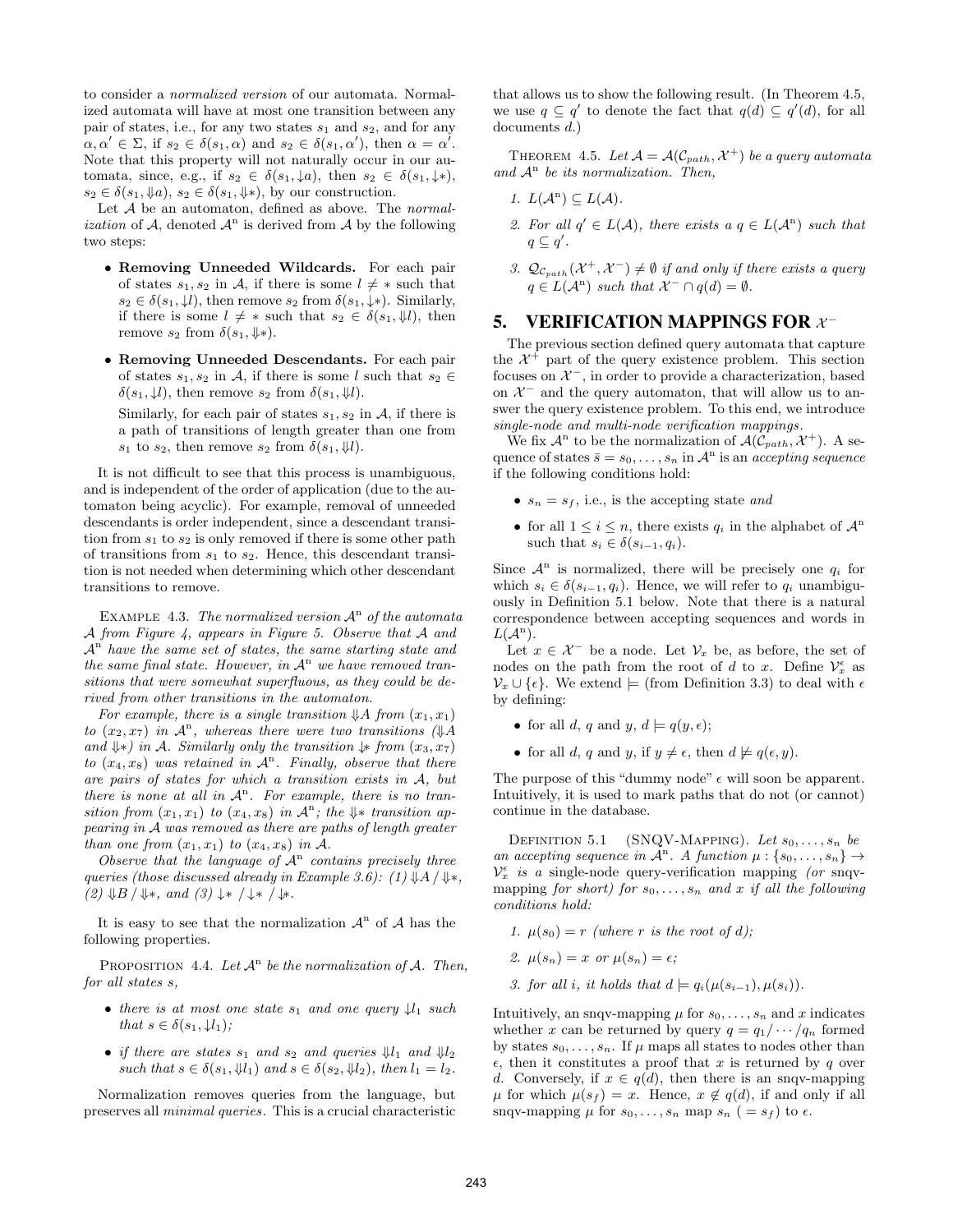EXAMPLE 5.2. Consider node  $x_{13}$  from document d (Figure 2). Let  $\bar{s}_1, \bar{s}_2, \bar{s}_3$  be the accepting sequences from  $\mathcal{A}^n$ (Figure 5):

$$
\overline{s}_1 = (x_1, x_1), (x_2, x_7), (x_4, x_8)
$$
  
\n
$$
\overline{s}_2 = (x_1, x_1), (x_2, x_6), (x_3, x_7), (x_4, x_8)
$$
  
\n
$$
\overline{s}_3 = (x_1, x_1), (x_3, x_6), (x_4, x_8),
$$

and  $\mu_1, \mu'_1, \mu_2, \mu_3$  be the mappings:

$$
\mu_1(x_1, x_1) = x_1 \qquad \mu_1(x_2, x_7) = x_9 \qquad \mu_1(x_4, x_8) = \epsilon
$$
  

$$
\mu'_1(x_1, x_1) = x_1 \qquad \mu'_1(x_2, x_7) = x_9 \qquad \mu'_1(x_4, x_8) = x_{13}
$$
  

$$
\mu_2(x_1, x_1) = x_1 \qquad \mu_2(x_2, x_6) = x_9 \qquad \mu_2(x_3, x_7) = x_{10}
$$
  

$$
\mu_2(x_4, x_8) = x_{13}
$$
  

$$
\mu_3(x_1, x_1) = x_1 \qquad \mu_3(x_3, x_6) = \epsilon \qquad \mu_3(x_4, x_8) = \epsilon
$$

Mappings  $\mu_1$  and  $\mu'_1$  are both snqv-mappings for  $\bar{s}_1$  and  $x_{13}$ . Note that  $\mu'_1$  is a witness to the fact that the query defined by  $\bar{s}_1$  returns node  $x_{13}$ . Similarly,  $\mu_2$  and  $\mu_3$  are snqv-mappings for  $\bar{s}_2$  and  $\bar{s}_3$ , respectively, and  $x_{13}$ . Every snqv-mapping for  $\bar{s}_3$  and  $x_{13}$  maps  $(x_4, x_8)$  to  $\epsilon$ . This holds as the query defined by  $\bar{s}_3$ , *i.e.*,  $\downarrow$ B/ $\downarrow$ \*, *does not return x*<sub>13</sub>.

We extend the notion of an snqv-mapping to multiple nodes. Let  $\mathcal{X}^- = \{x_1, \ldots, x_k\}$ . We define  $\mathcal{V}^{\epsilon}_{\mathcal{X}^-} = \mathcal{V}^{\epsilon}_{x_1} \times$  $\cdots \times {\cal V}^\epsilon_{x_k}.$ 

DEFINITION 5.3 (MNQV-MAPPING). Let  $s_0, \ldots, s_n$  be an accepting sequence in  $\mathcal{A}^n$ . A function  $\mu: \{s_0, \ldots, s_n\} \to$  ${\cal V}^{\epsilon}_{\cal X^-}$  is a multi-node query-verification mapping (or mnqvmapping for short) for  $s_0, \ldots, s_n$  and  $x_1, \ldots, x_k$  if, for all  $j \leq k$ , the projection  $\mu_j$  of  $\mu$  on its j-th components<sup>4</sup> is an snqv-mapping for  $x_i$ .

Observe that if *every* mnqv-mapping  $\mu$  for  $s_0, \ldots, s_n$  and  $x_1, \ldots, x_k$  maps  $s_n$  ( =  $s_f$ ) to the tuple  $\bar{\epsilon} = (\epsilon, \ldots, \epsilon)$ , then there exists a query  $q \in L(\mathcal{A}^n)$  for which  $\mathcal{X}^- \cap q(d) = \emptyset$ . Thus, such query is a proof for non-emptiness of the set  $\mathcal{Q}_{\mathcal{C}_{path}}(\mathcal{X}^+, \mathcal{X}^-)$ . We demonstrate this observation next.

EXAMPLE 5.4. Consider  $X^- = \{x_{10}, x_{13}\}.$  Then,

$$
\mu(x_1, x_1) = (x_1, x_1) \qquad \mu(x_2, x_6) = (x_9, x_9) \n\mu(x_3, x_7) = (x_{10}, x_{10}) \qquad \mu(x_4, x_8) = (\epsilon, x_{13})
$$

is an mnqv-mapping for  $\bar{s}_2 = (x_1, x_1), (x_2, x_6), (x_3, x_7), (x_4, x_8)$ and  $\mathcal{X}^-$ , while

$$
\mu'(x_1, x_1) = (x_1, x_1) \qquad \mu'(x_3, x_6) = (\epsilon, \epsilon)
$$

$$
\mu(x_4, x_8) = (\epsilon, \epsilon).
$$

is an mnqv-mapping for  $\bar{s}_3 = (x_1, x_1), (x_3, x_6), (x_4, x_8)$ .

Note that  $\mu$  indicates that the query defined by  $\bar{s}_2$  is not a witness for query existence, as this query will return  $x_{13}$ (one of the nodes in  $X^-$ ). However, as all mnqv-mappings for  $\bar{s}_3$  will map  $(x_4, x_8)$  to  $\bar{\epsilon}$ , the query defined by  $\bar{s}_3$  is a witness for the query existence problem.

#### 6. DETERMINING QUERY EXISTENCE

In this section we show how to use the notions of mnqvmappings, in order to determine query existence. Let  $s$  be

<sup>4</sup>Formally, this projection  $\mu_j$  is defined in the following fashion:  $\mu_j(s_i) = y_j$  if  $\mu(s_i) = (y_1, \ldots, y_k)$ .

a state in  $\mathcal{A}^n$  and let  $\bar{s}$  be an accepting sequence containing s. We define

$$
Im g_{\bar{s}}(s) := {\bar{y} | \exists \mu \text{ for } \bar{s} \text{ and } x_1, \ldots, x_k \text{ s.t. } \mu(s) = \bar{y} }.
$$

Thus,  $Im g_{\bar{s}}(s)$  is the set containing the images of s in all mnqv-mappings for  $\bar{s}$  and  $x_1, \ldots, x_k$ . Obviously,  $Img_{\bar{s}}(s) \subseteq$  $\mathcal{V}_{\mathcal{X}^-}^{\epsilon}$ , but  $Img_{\bar{s}}(s)$  can also be much smaller.

Now, from our discussion in the previous section, it is easy to see the following result, which follows, essentially, by the definitions.

PROPOSITION 6.1. The set  $\mathcal{Q}_{\mathcal{C}_{path}}(\mathcal{X}^+, \mathcal{X}^-)$  is not empty if and only if there exists an accepting sequence  $\bar{s}$  such that  $Im g_{\bar{s}}(s_f) = {\bar{\epsilon}}.$ 

Note that the accepting sequence  $\bar{s}$  provides us with a query (defined by this sequence of transitions) that returns all of  $\mathcal{X}^+$  and none of  $\mathcal{X}^-$ .

Proposition 6.1 provides us with a procedure for determining query existence, namely, consider all accepting sequences  $\bar{s}$ , compute  $Img_{\bar{s}}(s_f)$  and check whether this set is precisely  $\{\bar{\epsilon}\}.$  Obviously, however, such a procedure is highly inefficient, e.g., since it must consider a possibly exponential number of accepting sequences.

To avoid explicit enumeration of all accepting sequences, define  $AllImg(s)$  as

 $AllImg(s) := \{Img_{\bar{s}}(s) | \bar{s} \text{ is an accepting sequence}\}.$ 

Note that  $AllImg(s)$  is a set of sets. Then, the following is a corollary of Proposition 6.1.

COROLLARY 6.2. The set  $\mathcal{Q}_{\mathcal{C}_{path}}(\mathcal{X}^+, \mathcal{X}^-)$  is not empty if and only if  $\{\bar{\epsilon}\}\in AllImg(s_f)$ .

Corollary 6.2 again provides us with an approach to solving the query existence problem, namely, first compute the set  $AllImg(s_f)$ , and then check if the set  $\{\bar{\epsilon}\}\$ is contained in  $AllImg(s_f)$ . In order for this approach to be efficient, we will show that for all s,

1.  $AllImg(s)$  is of polynomial size and

2.  $AllImq(s)$  can be computed in polynomial time.

Note that neither of these claims is trivial, as a straightforward computation requires us to consider each of the possibly exponential number of accepting sequences, each of which might, conceivably give rise to a distinct set. Notwithstanding this difficulty, we will present a procedure for computing  $AllImg(s)$ , and will show that this procedure runs in polynomial time (thus, proving both of the above claims).

#### **6.1 Computing**  $AllImq(s)$

We will show how compute  $AllImg(s)$  inductively, by considering the states  $s$  in  $\mathcal{A}^n$  in a topological ordering. Since  $\mathcal{A}^n$  is acyclic (Theorem 4.2), this ordering is well-defined.

*Initial State.* For the initial state  $s<sub>0</sub>$ , it is easy to see that

$$
AllImg(s_0) = \{\{\bar{r}\}\},\
$$

where  $\bar{r}$  is the tuple containing only the document root node. This follows immediately from the definition, since  $Im g_{\bar{s}}(s_0) = {\bar{r}},$  for all accepting sequences  $\bar{s}$ .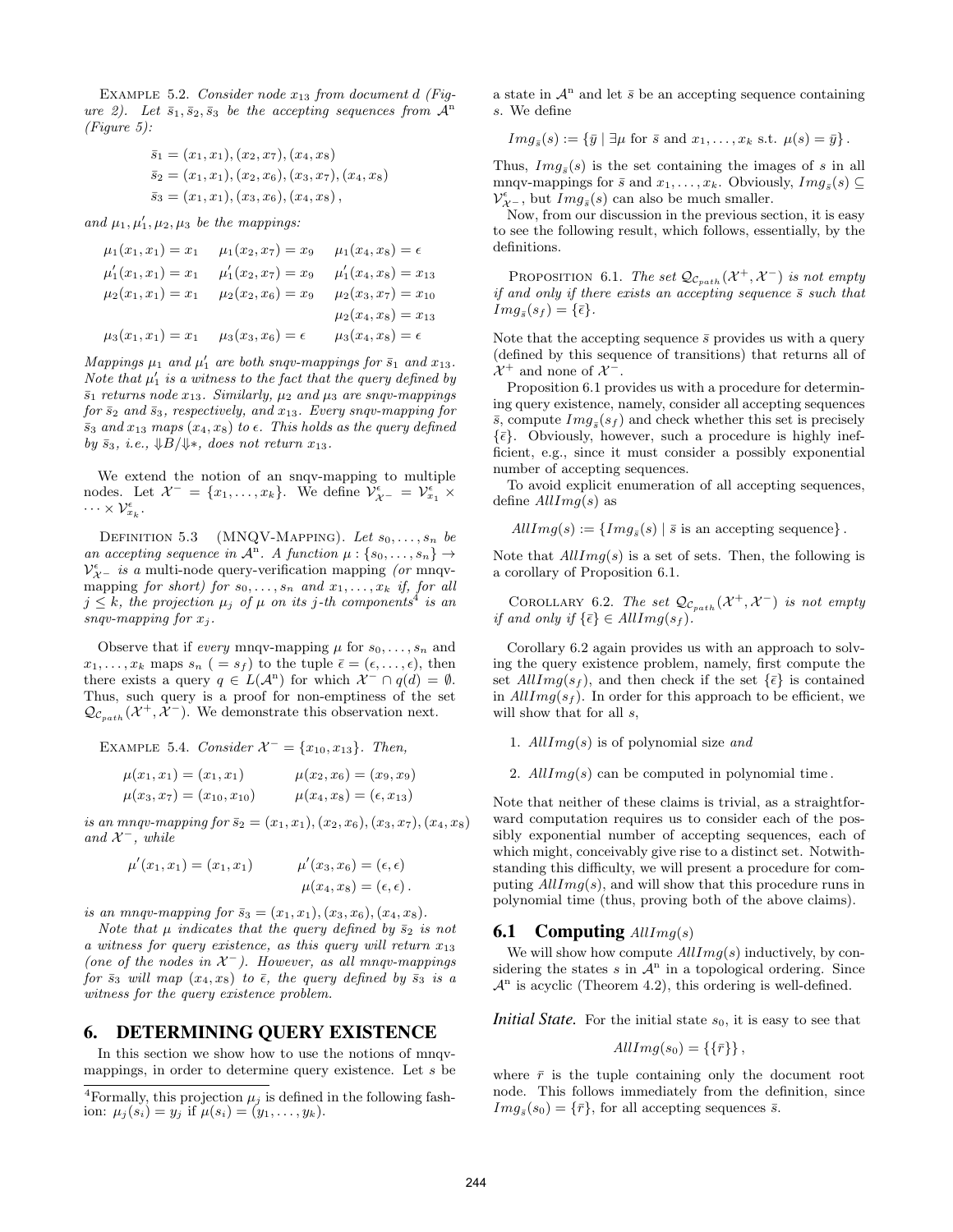*Non-Initial State.* We now consider a non-initial state s. Before describing our computation of  $AllImg(s)$ , we show how  $Im g_{\bar{s}}(s)$  can be expressed as a function of  $Im g_{\bar{s}}(t)$ , where  $t$  is the state preceding  $s$ . For this purpose, we define the function Next below.

Formally, let  $\bar{s}$  be an accepting sequence containing s and let t be the state immediately preceding s in  $\bar{s}$ . Recall that since  $\mathcal{A}^n$  is normalized, there will be a single transition  $q_t$ from t to s.

We show how to define  $Im g_{\bar{s}}(s)$ , in terms of  $Im g_{\bar{s}}(t)$ . Let  $\bar{y} = (y_1, \ldots, y_k)$  be a tuple in  $Img_{\bar{s}}(t)$ . For each  $l \leq k$ , define

$$
Z_l := \{ z \in \mathcal{V}_{x_l}^{\epsilon} \mid d \models q_t(y_l, z) \}.
$$

Moreover, if s is the accepting state  $s_f$ , then we remove from  $Z_l$  all nodes that are different from  $x_l$  and from  $\epsilon$ . Now, define

$$
Next((y_1,\ldots,y_k),q_t)=Z_1\times\cdots\times Z_k.
$$
 (1)

For sets of tuples,  $\Psi$ , we similarly define

$$
Next(\Psi, q_t) = \bigcup_{\bar{y} \in \Psi} Next(\bar{y}, q_t).
$$
 (2)

We show the following result.

PROPOSITION 6.3. Let  $\bar{s}$  be an accepting sequence, s be a state in  $\bar{s}$  and t be the state preceding s in  $\bar{s}$ . Then,

$$
Img_{\bar{s}}(s) = Next(Img_{\bar{s}}(t), q_t).
$$

Proposition 6.3 is useful as it relates sets  $Img_{\bar{s}}(s)$  and  $Im g_{\bar{s}}(t)$ . However, in order to avoid considering all accepting sequences, we must be able to relate the sets  $AllImq(s)$ and  $AllImq(t)$ . This is precisely what we do next.

Again, let t be a state with a single transition  $q_t$  to s, in  $S<sup>n</sup>$ . Define

$$
AllNext(AllImg(t), q_t) = \{Next(\Psi, q_t) | \Psi \in AllImg(t)\}.
$$

Observe that  $AllNext(AllImg(t), q_t)$  is a set of sets, just like  $AllImg(t)$ . Now the following result easily follows from the definition of  $AllImg(s)$  and from Proposition 6.3.

COROLLARY 6.4. Let s be a non-initial state of  $\mathcal{A}^n$  and let T be the set of all nodes from which s is reachable in a single transition. Then,

$$
AllImg(s) = \bigcup_{t \in T} AllNext(AllImg(t), q_t).
$$

We conclude this section by observing that Corollary 6.4 provides us with an algorithm to compute  $AllImg(s)$ , for all states s: For the initial state  $s_0$ , recall that  $AllImg(s_0) =$  $\{\{\bar{r}\}\}\$ . Next, iterate over all remaining states in topological order, and use the definition of AllNext to compute  $AllImg(s)$  in terms of all previously computed  $AllImg(t)$ (with transitions to  $s$ ).

#### **6.2** Bounding the Size of  $AllImg(s)$

Section 6.1 provided us with a method to compute the set of sets  $AllImg(s)$ , for all states s. It is easy to observe that this computation is polynomial in the sizes of the previously computed sets  $AllImg(t)$ . Hence, if we can show that  $AllImg(s)$  is always of polynomial size in the input (and not dependent on the iteration step), we derive an efficient method of determining query existence. Thus, bounding the size of  $AllImq(s)$  is the topic of this section. We start with some necessary definitions.

First, we define a partial order over tuples in  $\mathcal{V}^{\epsilon}_{\mathcal{X}^{-}}$ . Let  $\bar{y} = (y_1, \ldots, y_k)$  and  $\bar{z} = (z_1, \ldots, z_k)$  be tuples in  $\mathcal{V}_{\mathcal{X}^{-}}^{\epsilon}$ . We say that  $\bar{y}$  precedes  $\bar{z}$ , written  $\bar{y} \preceq \bar{z}$ , if for each  $i \leq k$ , one of the following conditions hold: (1)  $y_i = z_i$ ; (2)  $y_i$  is an ancestor of  $z_i$ ; or (3)  $z_i = \epsilon$ . Given a set of tuples  $\Psi$ , we say that  $\bar{y}$  is a minimal tuple in  $\Psi$ , if  $\bar{y} \prec \bar{z}$ , for all  $\bar{z} \in \Psi$ .

An arbitrary set of tuples from  $\mathcal{V}^{\epsilon}_{\mathcal{X}^{-}}$  may not have a minimal tuple (with respect to  $\preceq$ ), as not every two tuples are comparable. However, we can show the following property of  $Img_{\bar{s}}(s)$ .

THEOREM 6.5. For every s in  $\mathcal{A}^n$  and each accepting sequence  $\bar{s}$ , there is a minimal tuple in  $Img_{\bar{s}}(s)$ .

Corollary 6.6 follows immediately.

COROLLARY 6.6. For every s in  $\mathcal{A}^n$ , each set in  $AllImg(s)$ has a minimal tuple.

Minimal tuples are useful, as they are the only tuple of interest in a set of tuples, when propagating with a query of the form  $\mathcal{Y}l$ , as Proposition 6.7 shows.

PROPOSITION 6.7. Let  $\bar{y}_i$  be minimal among  $\{\bar{y}_1, \dots, \bar{y}_n\}$ . Then, for any  $l \in \mathcal{N}_e \cup \{*\},\$ 

$$
Next({\overline{y}}_1,\cdots,{\overline{y}}_n},{\overline{y}}_l)=Next({\overline{y}}_i,{\overline{y}}_l).
$$

We will use  $|AllImg(s)|$  to denote the total size of s, including all members of all sets, i.e.,

$$
|AllImg(s)| = \sum_{\Psi \in AllImg(s)} |\Psi|.
$$

Note that  $|AllImg(s)| \leq \sum_{\bar{s}} |Img_{\bar{s}}(s)|$ , but  $|AllImg(s)|$  can also be significantly smaller, since  $AllImg(s)$  is a set of sets, and thus, a single copy of duplicate sets is retained.

In the following,  $h(s)$  is the *height* of s, i.e., the number of nodes on the longest path from the initial state  $s_0$  to s. For nodes in d, we define h similarly, i.e.,  $h(x)$  is the number of nodes on the path from r to x. Finally, we will use  $h(\mathcal{X}^-)$ to denote the maximum of all heights of nodes in  $\mathcal{X}^-$ , i.e.,  $h(\mathcal{X}^-) := \max\{h(x) \mid x \in \mathcal{X}^-\}.$ 

THEOREM 6.8. Let m be  $h(\mathcal{X}^-)$  and k be  $|\mathcal{X}^-|$ . Then, for any state s in  $\mathcal{A}^n$ ,

$$
|AllImg(s)| \le (m+1)^k h(s).
$$

We now derive the main result of this section.

THEOREM 6.9. Determining non-emptiness of the query set  $\mathcal{Q}_{\mathcal{C}_{path}}(\mathcal{X}^+, \mathcal{X}^-)$  is in polynomial time, if  $\mathcal{X}^+$  and  $\mathcal{X}^$ are of constant size.

Due to Proposition 3.8, the following is immediate.

Corollary 6.10. Determining whether a node y is in  $Cert_{\mathcal{C}_{path}}(\mathcal{X}^+, \mathcal{X}^-)$  and whether y is in  $Poss_{\mathcal{C}_{path}}(\mathcal{X}^+, \mathcal{X}^-)$ is in polynomial time, if  $\mathcal{X}^+$  and  $\mathcal{X}^-$  are of constant size.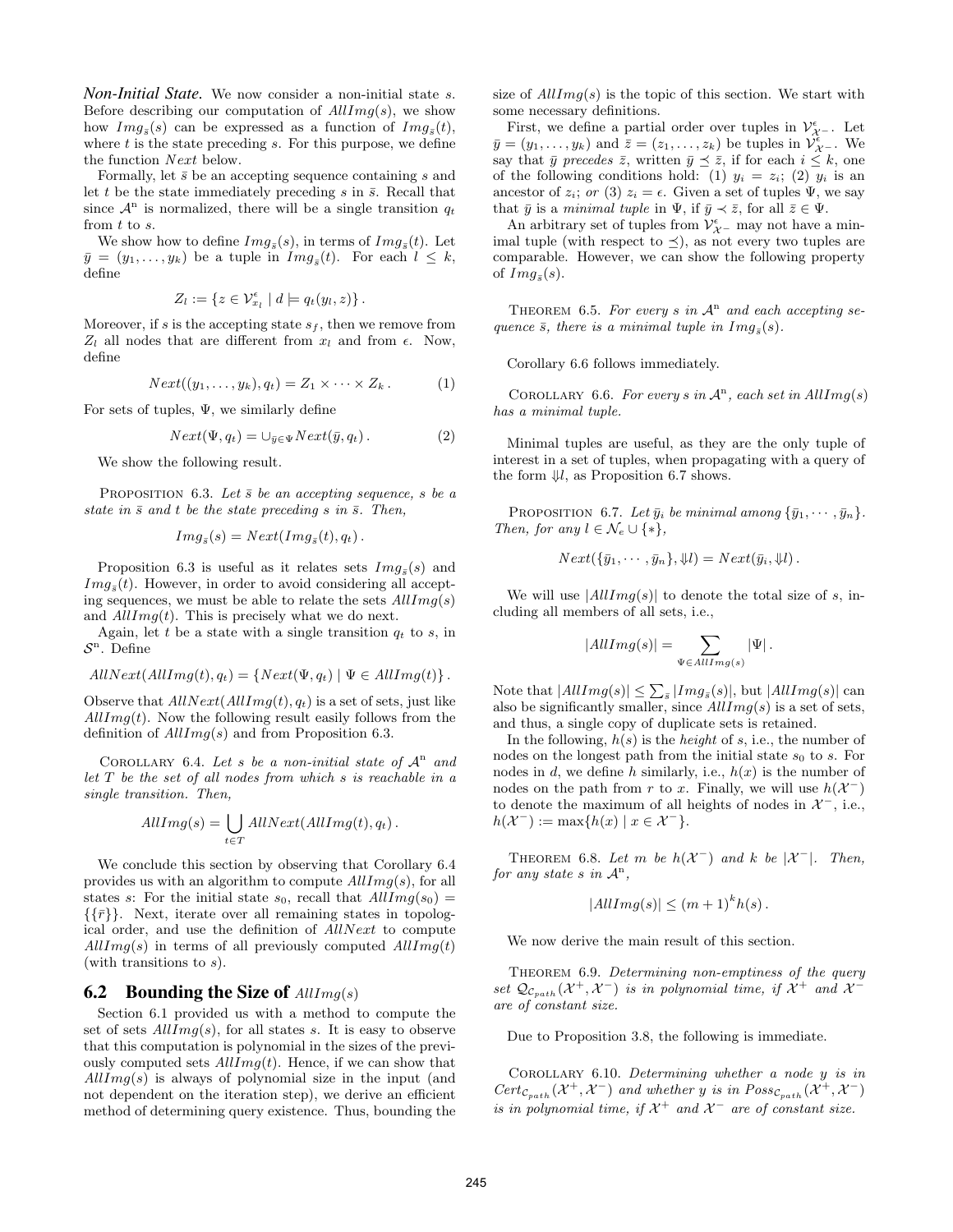

Figure 6: Normalized automaton for class  $\mathcal{C}(*, \downarrow, \Downarrow, \textcircled{a}).$ 

#### 7. OTHER CLASSES OF QUERIES

The previous sections considered the class of queries  $C_{path}$ . Note that the class of queries does not have bearing on the algorithm, for the most part; however it is critical in defining the query automaton. This section considers other classes of queries and shows how to adapt query automata to these cases. In particular, we will show how to deal with specific features. These constructions can be combined in a straight-forward manner, when considering classes that contain several of these features.

## 7.1 Classes with Attributes

Attributes can not be directly encoded in the automata presented this far since, unlike labels, (1) attributes allow for inequality conditions and (2) there may be multiple attributes associated with a single node. However, extending our results to deal with attributes is still quite easy. The only change is in the language of our automaton (which will allow queries with attributes) and in their construction. In the following we detail only the main difference in construction, i.e., how the transitions are determined.

Given  $\mathcal{X}^+ = \{x_1, \ldots, x_k\}$ , let  $\mathcal{A}^n$  be the normalized automaton constructed in Section 4 for the language  $\mathcal{C}_{path}$ . Let  $s = (z_1, \ldots, z_k)$  and  $s' = (z'_1, \ldots, z'_k)$  be states such that there is a transition  $\sigma$  from s to s'. Now, let A be the set of attributes a common to nodes  $z'_1, \ldots, z'_k$ , with values taken from  $\mathcal{D}_{\leq}$ . Define

$$
a_{min} := \min\{\mathbb{Q}_a(z_i) \mid i \le k\}
$$
  

$$
a_{max} := \max\{\mathbb{Q}_a(z_i) \mid i \le k\}
$$

Let B be the set of attributes b common to nodes  $z'_1, \ldots, z'_k$ , with values taken from  $D$ , for which there is a single value  $b_{val}$  such that  $\mathcal{Q}_b(z_i) = b_{val}$ , for all *i*.

Now, we replace the transition  $\sigma$  with the transition

$$
\sigma \cdot_{a \in A} ([@a \geq a_{min}][@a \leq a_{max}]) \cdot_{b \in B} ([@b = b_{val}]),
$$

where  $\cdot_{a \in A}$  and  $\cdot_{b \in B}$  are string concatenation, applied to all  $a \in A$  and  $b \in B$ , respectively. Intuitively,  $\sigma$  is replaced with a stricter transition that also enforces all possible attribute constraints.

Example 7.1. The normalized automaton in Figure 5 was created for the set  $\mathcal{X}^+ = \{x_4, x_8\}$  and the class of queries  $\mathcal{C}_{path}$ . Figure 6 contains the normalized automaton for the same set  $\mathcal{X}^+$ , but this time for class  $\mathcal{C}(*, \downarrow, \Downarrow, \textcircled{a})$ .

It is not difficult to show that besides these changes, the algorithm can remain the same, and still solves query existence in polynomial time. Note, in particular, that definitions and results for verification mappings are given in

terms of satisfaction of queries (i.e., the operator  $\models$  from Definition 3.3), and hence, are independent of the language chosen.

## 7.2 Classes with Branching

In essence, dealing with branching again involves adapting the transitions of the query automaton, albeit, in a much more intricate manner. In order to simplify the presentation, we will assume in this section that branching is allowed, while attributes are not. Combining both branching and attributes is rather straight-forward, when using the techniques of both this section, and those of the previous.

From a technical standpoint, branching introduces significant challenges. We focus in this section on the difficulties that arise, explaining where straightforward extensions of our previous results fail to provide a polynomial solution. Due to space limitations, this section only contains a hint to our mechanism used to overcome the new problems.

When defining our query automata in Section 4, the alphabet was of the form  $\downarrow l$  and  $\uparrow \downarrow l$  (where l is a label or wildcard). Similarly to the way attributes were dealt with, one can enrich the alphabet of query automata to include  $\mathcal{L}[\bar{q}]$  and  $\mathcal{L}[\bar{q}]$  where  $[\bar{q}]$  denotes a series of branching conditions  $[q_1] \cdots [q_n]$  (each of which may, in turn, also include branching conditions). In such a manner, one can define an automaton that returns precisely the language of all queries (which may include branching) that return  $\mathcal{X}^+$ .

EXAMPLE 7.2. Consider the automaton in Figure 4. In order to capture all branching conditions, the transition from  $(x_1, x_1)$  to  $(x_2, x_6)$  could be augmented with more queries, such as

$$
\downarrow * [\downarrow *] \qquad \qquad \downarrow * [\downarrow * / \downarrow D] \qquad \qquad \downarrow * [\downarrow D],
$$

among many, many others. Note that for all three of the queries q above, it holds that  $d \models q(x_1, x_2)$  and  $d \models q(x_1, x_6)$ .

Let  $\mathcal{C}_{branch}$  be the class of queries  $\mathcal{C}(*,\Downarrow,\downarrow,[])$ . Let d be a document and  $\mathcal{X}^+$  be a set of nodes. Then, the query automaton  $\mathcal{A}(\mathcal{C}_{branch}, \mathcal{X}^+)$  is defined similarly to Construction 1, with the following change to the alphabet. The alphabet  $\Sigma$  of  $\mathcal{A}(\mathcal{C}_{branch}, \overline{\mathcal{X}}^+)$  contains all expressions of the form  $\downarrow l[q_1] \cdots [q_m]$  and  $\downarrow l[q_1] \cdots [q_m]$ , where  $q_i$  are queries in  $\mathcal{C}_{branch}$ . In other words,  $\Sigma$  contains all single step (i.e., single axes) XPath queries with arbitrary branching. $5$  Note that the transition function remains the same (it is defined in terms of query satisfaction, for all queries in the alphabet).

With essentially the same proof as that of Theorem 4.2, it is easy to show that  $\mathcal{A}(\mathcal{C}_{branch}, \mathcal{X}^+)$  is acyclic and that the language of  $A$  is precisely those queries in  $\mathcal{C}_{branch}$  that return  $\mathcal{X}^+$ . However, Claim 2 of Theorem 4.2 no longer holds, as there may now be an exponential number of transitions.

Fortunately, the size of  $\mathcal{A}(\mathcal{C}_{branch}, \mathcal{X}^+)$  is not of particular concern, as our algorithm for checking query existence uses a normalized version of an automaton. Therefore, our next step is to extend the normalization process to automata of the form  $\mathcal{A}(\mathcal{C}_{branch}, \mathcal{X}^+)$ . In a similar spirit to the normalization defined in Section 4, we remove unneeded wildcard transitions, (by removing transitions involving ∗, when there

<sup>5</sup>To ensure a finite number of transitions in the automaton, recall that we do not allow expressions in which the same branching condition appears multiple times, e.g.,  $\downarrow$ D[ $\downarrow$ A][ $\downarrow$ A].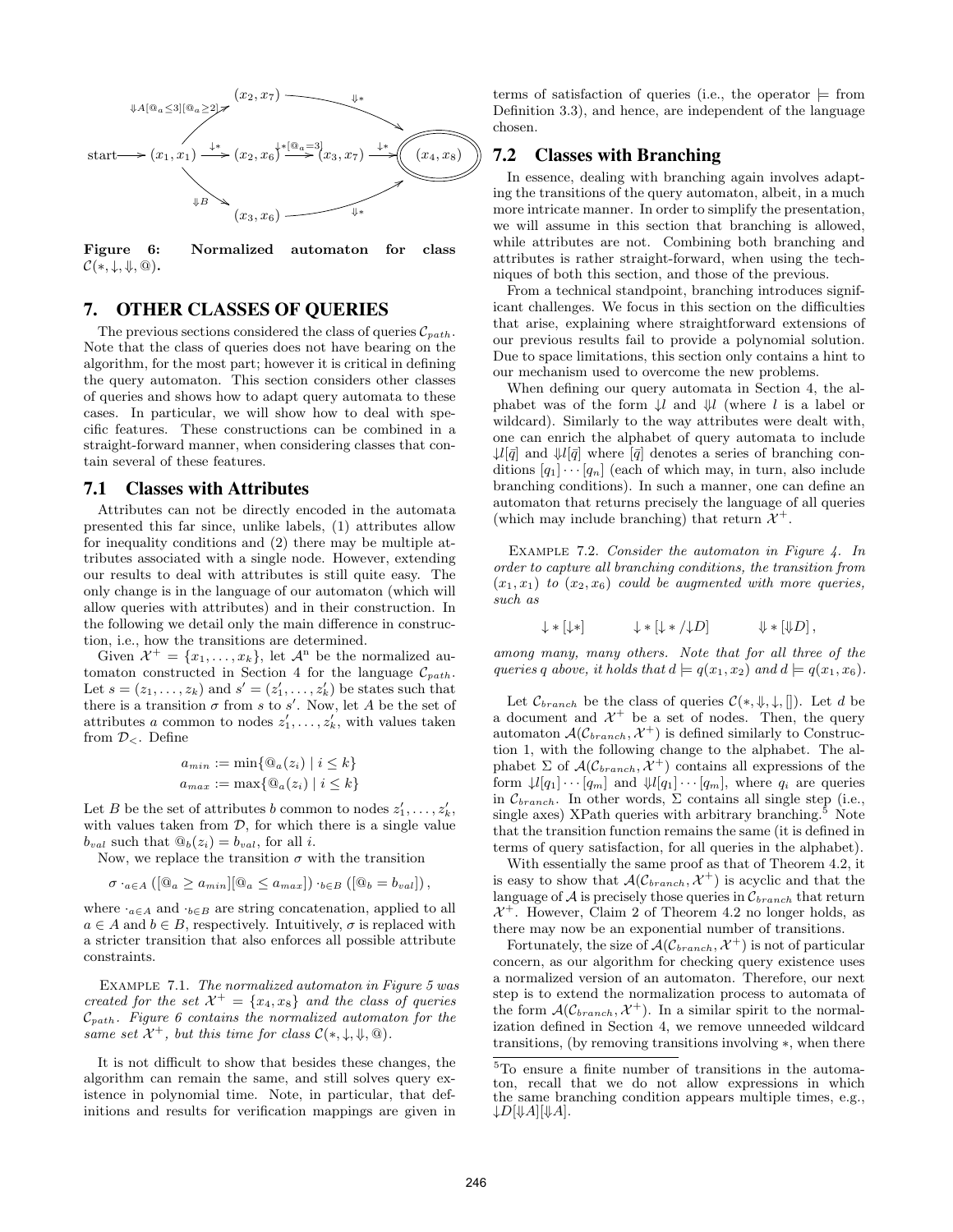is a more specific one with a label), and we remove unneeded descendant transitions (by removing transitions involving  $\downarrow$ , when these are implied by other transitions in the automaton). In addition to these parts of the normalization process described earlier, we also perform a third step:

• Removing Unneeded Branching. Remove transitions of the form  $\downarrow l[q_1] \cdots [q_n]$  (resp.  $\downarrow l[q_1] \cdots [q_n]$ ) between states that have a transition  $\downarrow l[q_1'] \cdots [q_m']$  (resp.  $\left\{\mathcal{U}[q'_1]\cdots[q'_m]\right\}$  such that all of  $q_i$  are among  $q'_j$ .

It is quite easy to show that the result of normalization, denoted  $\mathcal{A}^n(\mathcal{C}_{branch}, \mathcal{X}^+)$ , satisfies properties in the spirit of those of Proposition 4.4. In particular, each state s will have at most one incoming transition with a child axis (i.e., of the form  $\downarrow l[q_1] \cdots [q_m]$ , and all incoming transitions will have precisely the same branching conditions. This hinges on the crucial observation that, in  $\mathcal{A}(\mathcal{C}_{branch}, \mathcal{X}^+)$ , if s has incoming transitions  $\mathcal{J}[q_1]$  and  $\mathcal{J}[q_2]$ , then s will also have the incoming transition  $\mathcal{V}[q_1][q_2]$  (and hence the former two will be removed during normalization).

In addition, as in Theorem 4.5, with essentially the same proof one can show that  $\mathcal{Q}_{\mathcal{C}_{branch}}(\mathcal{X}^+, \mathcal{X}^-)$  is not empty if and only if there exists a query  $q \in L(\mathcal{A}^n(\mathcal{C}_{branch}, \mathcal{X}^+))$  such that  $\mathcal{X}^- \cap q(d) = \emptyset$ .

Given the above results, the algorithm used for checking for query existence in Section 6 can be used for the class  $\mathcal{C}_{branch}$ . However, this does not immediately show that determining non-emptiness of  $\mathcal{Q}_{\mathcal{C}_{branch}}(\mathcal{X}^+, \mathcal{X}^-)$  is in polynomial time. There are three difficulties with this process:

- 1. As described so far,  $\mathcal{A}^n$  is derived from  $\mathcal{A}$ . However, since  $A$  may have exponentially many transitions, it is not possible to generate  $A$ , and thereafter derive  $A^n$ , in polynomial time.
- 2. The transitions in  $\mathcal{A}^n$  may have exponentially large branching conditions. To understand why, recall that a transition containing the branching condition  $[q]$  into a state  $(z_1, \ldots, z_k)$  implies that the subtree rooted at  $z_i$  (in the document) satisfies q, for all i. Thus, the most restrictive transition into  $(z_1, \ldots, z_n)$  will have a branching condition that expresses all the common aspects of the subtrees rooted at  $z_1, \ldots, z_n$ . Obviously, this branching condition can be exponential in size (as there can, potentially, be exponentially many commonalities to the subtrees rooted at  $z_1, \ldots, z_n$ ).

Thus, we may conclude that even if it were possible to directly generate  $\mathcal{A}^n$  (while bypassing the need to generate  $\mathcal{A}$ ), simply representing  $\mathcal{A}^n$  in a straight-forward fashion (by writing the branching conditions on its transitions) can take exponential time (and space).

3. One of the basic operations performed while running our algorithm that checks for query existence is to check whether nodes on the paths to  $\mathcal{X}^-$  also satisfy queries on the transitions in  $\mathcal{A}^n$ . Since branching conditions may be of exponential size, it is not clear how to check for satisfaction in less than exponential time.

We now present a result allowing us to bypass these three problems. Recall that all incoming transitions to a state have the same branching conditions, and that there is at most one transition between any two states. The following result shows that it is possible to iterate over the normalized

version  $\mathcal{A}^n$  of  $\mathcal{A}(\mathcal{C}_{branch}, \mathcal{X}^+)$ , to generate mnqv-mappings, without explicit generation of the branching conditions in the transitions. To this end, Theorem 7.3 states that it is possible to check satisfaction of the queries on transitions of  $\mathcal{A}^n$  without their explicit generation. Note that this is all that is necessary in order to generate mnqv-mappings.

THEOREM 7.3. Let  $\mathcal{A}^n$  be the normalization of the automaton  $\mathcal{A}(\mathcal{C}_{branch}, \mathcal{X}^+)$ . Let  $s_1$  and  $s_2$  be states in  $\mathcal{A}^n$ , such that  $s_2 \in \delta(s_1, \sigma[\bar{q}]),$  where  $\sigma$  is of the form  $\Downarrow l$ ,  $\Downarrow *$ ,  $\downarrow l$ or  $\downarrow$ ∗, and  $[\bar{q}]$  is a series of branching conditions. Let  $z_1$  and  $z_2$  be nodes in document d. Then, without explicit generation of  $[\bar{q}]$ , it is possible to determine whether  $d \models \sigma[\bar{q}](z_1, z_2)$  in polynomial time, if  $\mathcal{X}^+$  is of bounded size.

Given Theorem 7.3 and the discussion above, we can immediately conclude that query existence is in polynomial time even if branching is allowed.

Corollary 7.4. Query existence, determining certain answers and determining possible answers is in polynomial time, if  $\mathcal{X}^+$  and  $\mathcal{X}^-$  are of bounded size, for  $\mathcal{C}(\downarrow, \downarrow, *, \lceil).$ 

Combining the results in this section and those in Section 7.1, we get the following, stronger, result.

COROLLARY 7.5. Query existence, determining certain answers and determining possible answers is in polynomial time, if  $\mathcal{X}^+$  and  $\mathcal{X}^-$  are of bounded size, for  $\mathcal{C}(\downarrow, \downarrow, *, [\cdot], \textcircled{a})$ .

#### 7.3 Classes Omitting Features

The previous two sections dealt with adding in additional features to the class of queries. In this section, we consider omitting some of the features.

If C does not contain  $\downarrow$ ,  $\Downarrow$  or  $*$ , we simply do not add transitions for queries with these features during our construction process (see Construction 1). An easy analysis shows that our algorithm remains correct when removing these transitions. Thus, combined with Corollary 7.5 we can show the following.

Corollary 7.6. Query existence, determining certain answers and determining possible answers is in polynomial time, if  $\mathcal{X}^+$  and  $\mathcal{X}^-$  are of bounded size, for any class  $\mathcal{C}(F)$ , where  $F \subseteq \{\downarrow, \Downarrow, *, [\,], \textcircled{a}\}.$ 

Not adding edges with these features can significantly reduce the size of the query automata. In some cases, this will lead to an automata that has a polynomially sized language. In these cases, query existence will be polynomial even if  $\mathcal{X}^+$ and  $\mathcal{X}^-$  are unbounded in size.

THEOREM 7.7. Let  $\mathcal{C}(F)$  be a class of queries, d be a document,  $\mathcal{X}^+$  and  $\mathcal{X}^-$  be sets of nodes from d.

- 1. If F does not contain  $\downarrow$ , [], then determining whether  $\mathcal{Q}_{\mathcal{C}(F)}(\mathcal{X}^+,\mathcal{X}^-)$  is not empty is in polynomial time, even if  $\mathcal{X}^+$  and  $\mathcal{X}^-$  are unbounded in size.
- 2. If F does not contain  $\downarrow$ , then then determining whether  $\mathcal{Q}_{\mathcal{C}(F)}(\mathcal{X}^+, \mathcal{X}^-)$  is not empty is in polynomial time if  $\mathcal{X}^+$  is bounded, even if  $\mathcal{X}^-$  is unbounded.

Omitting language features and bounding one of  $\mathcal{X}^+$  or  $\mathcal{X}^-$  does not always reduce the complexity of query existence, as demonstrated in the following theorem. Note that the second claim in Theorem 7.8 is an easy adaptation of a result in [23] to our setting.